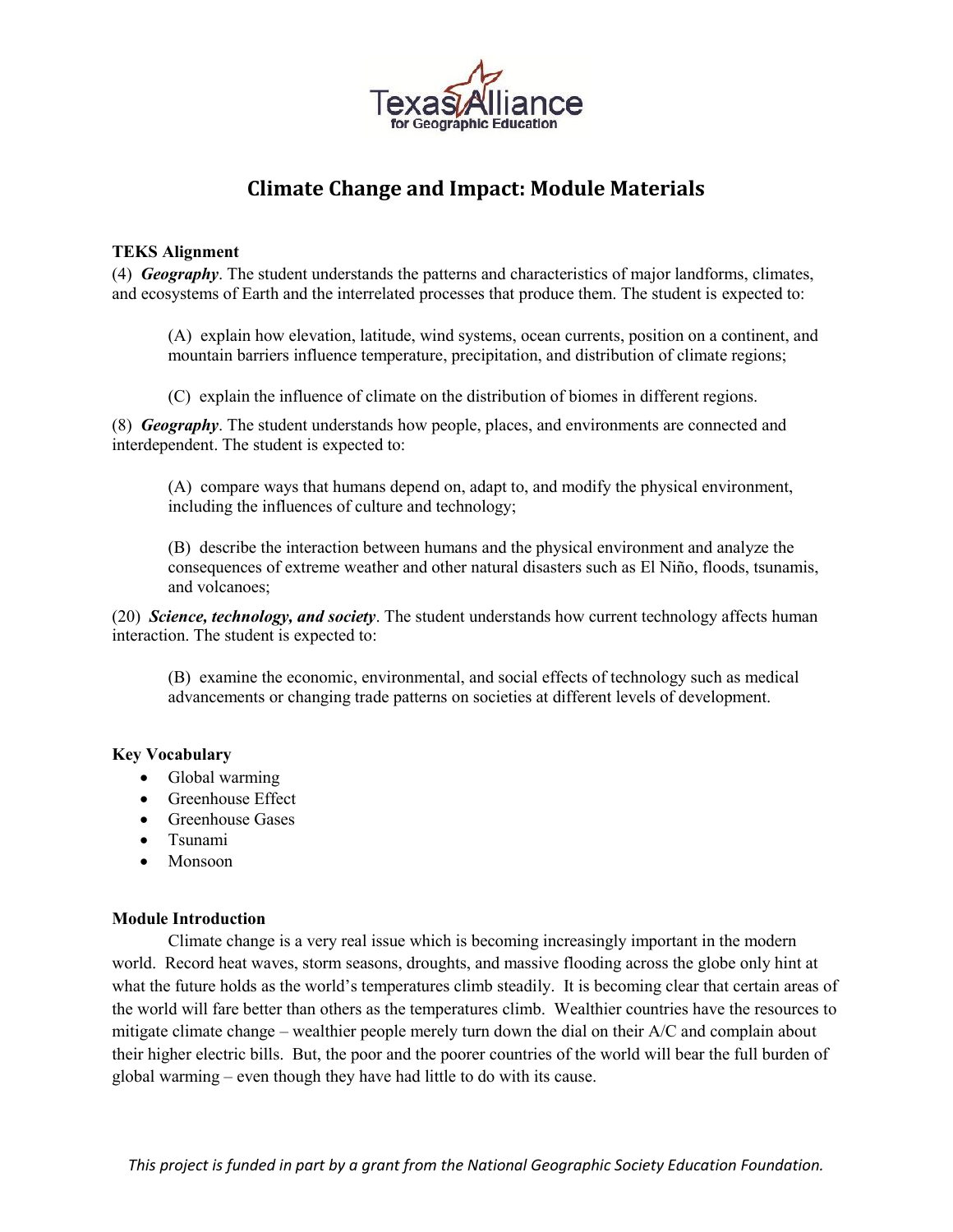Unlike many parts of the world which will Abseigaomaielln bue cholectarliiering South and  $\sim$ with a much wetter world. Many of Southeast Asia s major cities lie inundated with a rise in sea leweells boefloownly het 4 mentert projections if to rise as they are **A**soaeceted to even the more well off nations in the re entire industrial base as their major industrial centers sink under th and Burma, which rely heavily upon agosiodurlotweneing will find the enterodured s, mildews and other water induced blights. And all of the countries w are affected bmyahearier, dysentery, and others will cause huge losses i

Most of the resources below look at climate change from a globa students to understand that the excess water Southeast Asia will exp other regions will bTehedrAyming riocuantati Acosns on of iGeographers presents two ca focusing on this region and Climate Change. In addition, there are numerous The World Bank which are worth looking into. The case study draws into calien change and presents a  $Cov$  beramterhe Twhoerliclesson plan for this module focuses upon specific changes Southeast Asia will face as temperatures an opportunity to practice reading tisctlreat pergonive isolengia asolhior Fraee Asia.

Video Presentations

- ð· [Global Warmin](http://stream.its.txstate.edu/users/tage/Global_Warming_Env.mov)g Video Clip
- o http://stream.its.txstate.edu/users/tage/Global\_Warming\_En ð· Climate Change and Strati Miconutied nde fO Wievaelnth
	- o http://stream.its.txstate.edu/users/tage/MO\_Climate\_Chang
- ð· World Bank P $S$ eosuitcheenatst Asian Economy VulnerablenitnoutCelimate Ch overview of the effects climate change will have on Southeast A o http://www.youtube.com/watch?v=LllCa\_hHfJo

Case Study

 $4^{\circ}$ C of Change Power er Realm thation of the World Bank s Turn down the Information compiled from:

http://climatechange.worldbank.org/sites/default/files/Turn\_Down\_th e\_warmer\_world\_must\_be\_avoided.pdf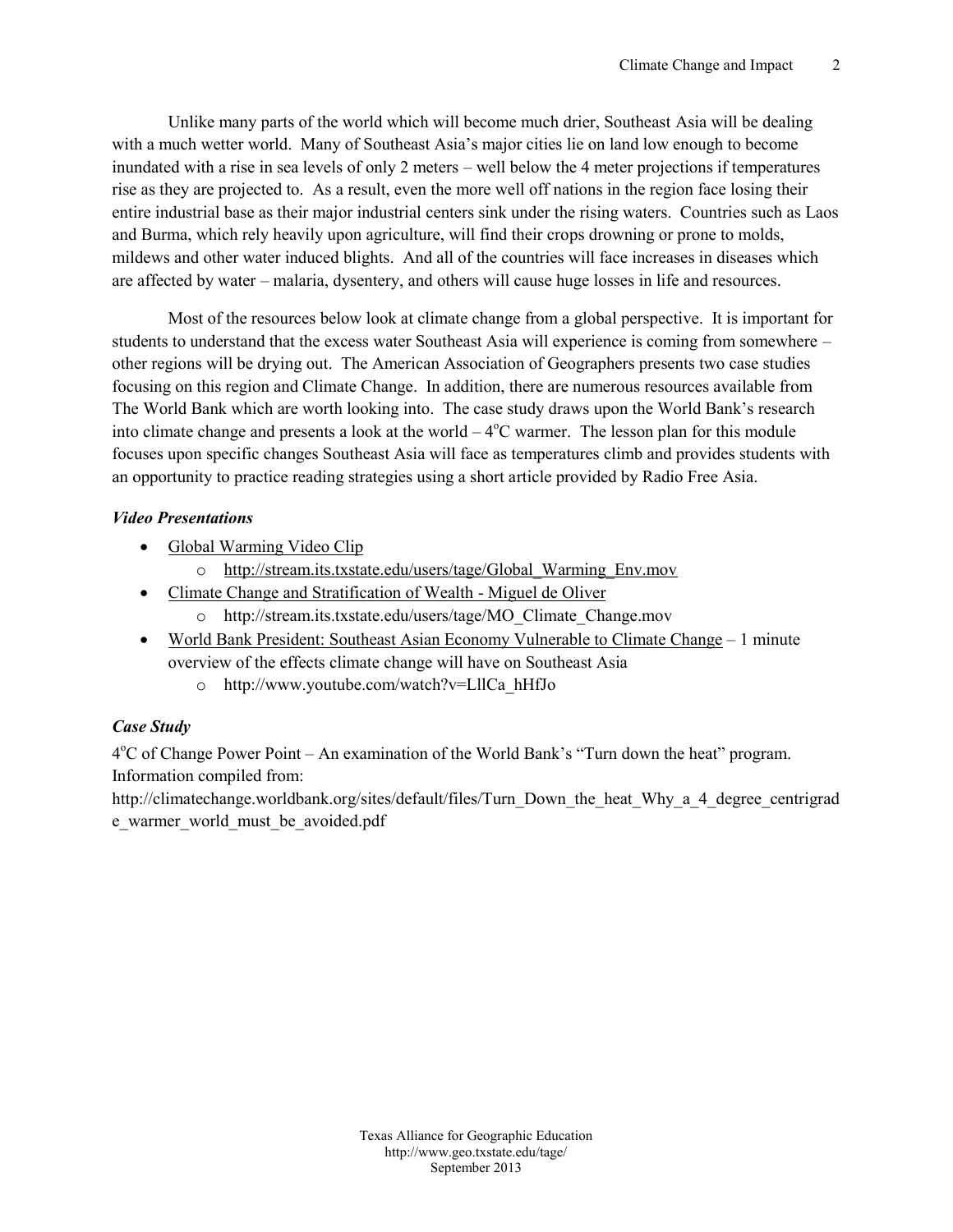#### Readings and Vusuas Reso

#### <u>2012 East Asia A SSLEMANNIE co</u>nomies

ð http://blog.thomsonreuters.-ea mad bihand men mothp/2012  $grap$ -whif  $ch$ -eday/

This graphic il eu sara ries the vels of development in Southeast Asia. Since climate change is affected by industrialization countries in Southeast Asia might be contributing mo than the others. In additiolon we sainle of development redevelopment and the set of  $\mathbf{p}$ have the most difficulty mitigating the effects of clim also helps illustrate which countries might be most a

#### Ja-Dec Global Mean Temperature over Land & O

ð· http://www.wunderground.com/resources/cl mest\_year.asp

This graphic illustrates how global mean tempe changed over the last century.

#### Ten Signs of a Warming World

ð· http://cpo.noaa.gov/warmingworld/

This website produced by NOAA explains that Global Warming is affecting our plan explains each sign in dataalrianty provides graphs, charts, graphics and videos to su  $instructor.$  In addition,  $h$ ere is  $\infty$  to the  $o$  to the  $o$ a downloadable interactive presentation lesson plans appropriate for multiple gra each topic.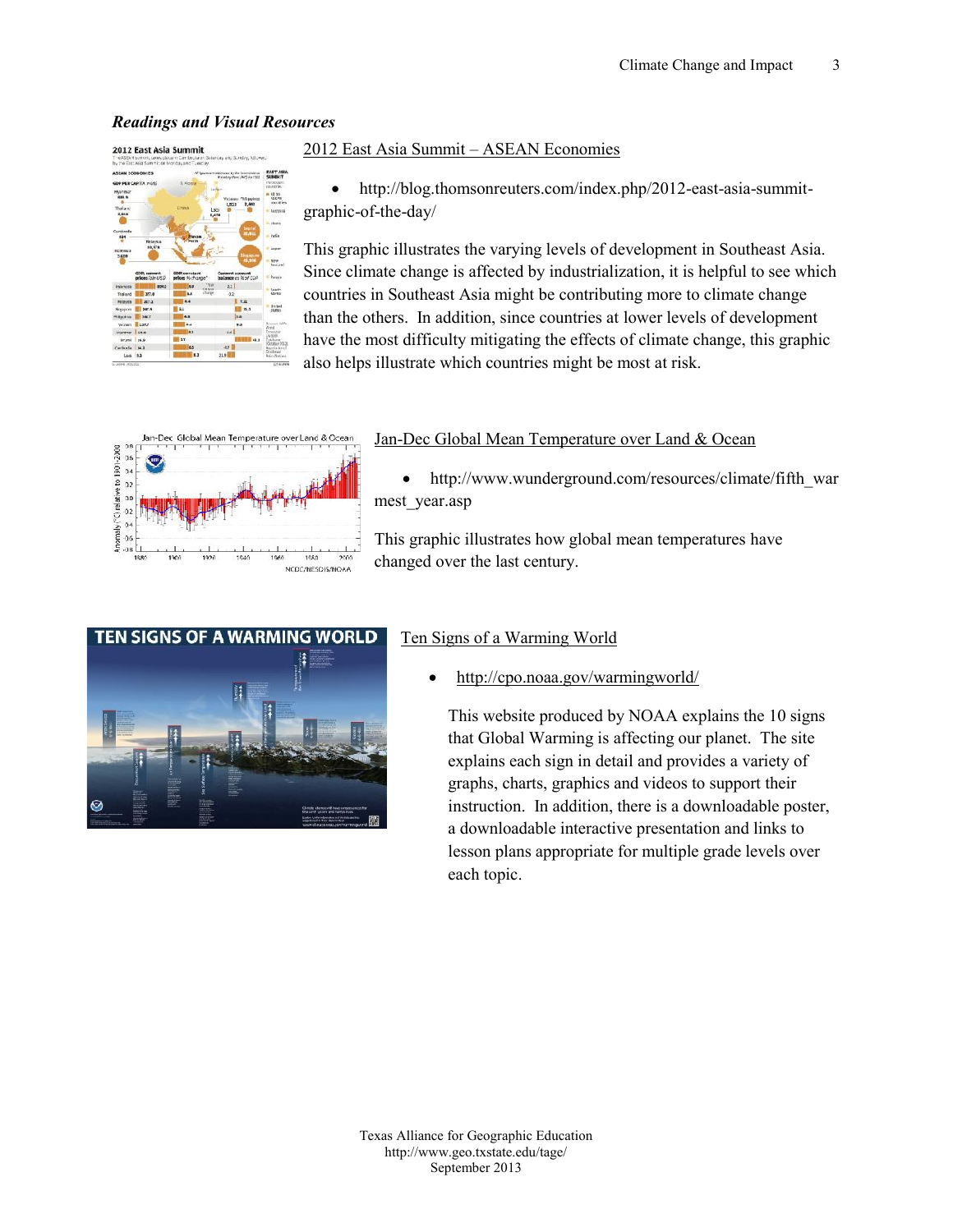#### [Global Surface Temp](http://www.climate.gov/news-features/understanding-climate/2012-state-climate-earths-surface-temperature)eratures, 2012

ð $\cdot$  http://www.climatfee.agtown/ense/wussiderstanding  $climate/2t$   $0$ af $c2$ imaetært $s$ usrfate empereatur

This map shows the difference from average t 2012. While many areas are much warmer tha are cooler than normal; illustrating that globa affecting every place in the same way. South slightbyh**e** i temperatures than normal.

#### [Global Sea](http://www.climate.gov/news-features/understanding-climate/2012-state-climate-global-sea-level) Levels

ð $\cdot$  http://www.climatfee.agtown/ense/wusselerstanding climate -22:10a4c2eimagtleobsael-beevl

This map shows the difference from average Sea lerve also utheast Asia are when the risising are falling.

#### [Sea Surface Te](http://www.climate.gov/news-features/understanding-climate/2012-state-climate-sea-surface-temperature)mperatures

ð· http://www.climate.gov/news features/undeorlsimaantdei/no2010a1c2eimastoea surfateemperature

This masptrialtues the differeangree sfecam ave temperatures in 2012.

#### [Climate Change Vulnera](http://thescientistgardener.blogspot.com/2010/11/climate-change-and-importance-of.html)bility Index 2011

ð· http://thescientistgardener.bolbigmsaptoet.com/21 chanage—dmportaonfchetml

The blue areas in the poster indicate regions environmentally, socially and politically vulne predicted changes.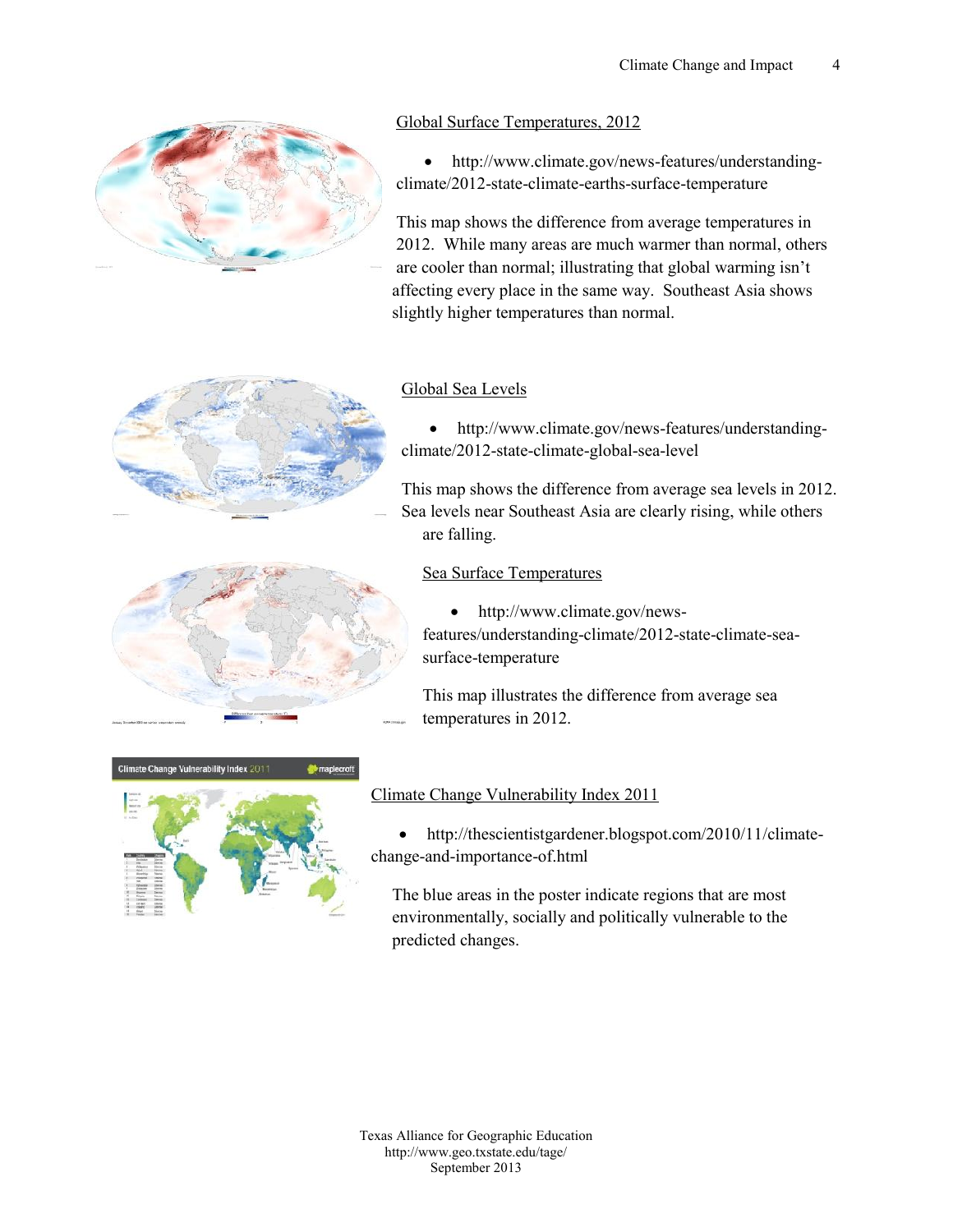[Climate Change: Vulnerability](http://ki-media.blogspot.com/2009/05/map-pinpoints-se-asian-vulnerability-to.html) Map of Southeast As

ð http://n/leidia.blogspot.com- $p$ 2009/96/6565/mineamp vulnerabolihtml

Environment Progthemastor ASsia (EEPSEA), which is administered by the International Development Res Canada, prodmapdshhois ing vulnerability to climate of Southeast Asia.

#### [Coastal Regions in Southeast Asia Vu](http://www.nature.com/nclimate/journal/v2/n7/fig_tab/nclimate1463_F1.html)lnerable

ð· http://www.nature.com/nclimate/journal/v2, mate1463\_F1.html

Map depictisting cregions in Southeasty Asia that are vulnerable to climinadeu cochobing we Jones, H. et al. 2012

#### [World Bank In](http://www.worldbank.org/en/news/feature/2013/06/19/Infographic-Climate-Change-in-Sub-Saharan-Africa-South-Asia-South-East-Asia)fographic

ð· http://www.worldbank.org/en/news/feature/2 aph-ColimaCt be a n-igneSu-SS a h a-AfrinieSaou-Ahsi-Stou-th EasAtsia

Depichse effects rising temperatures will have on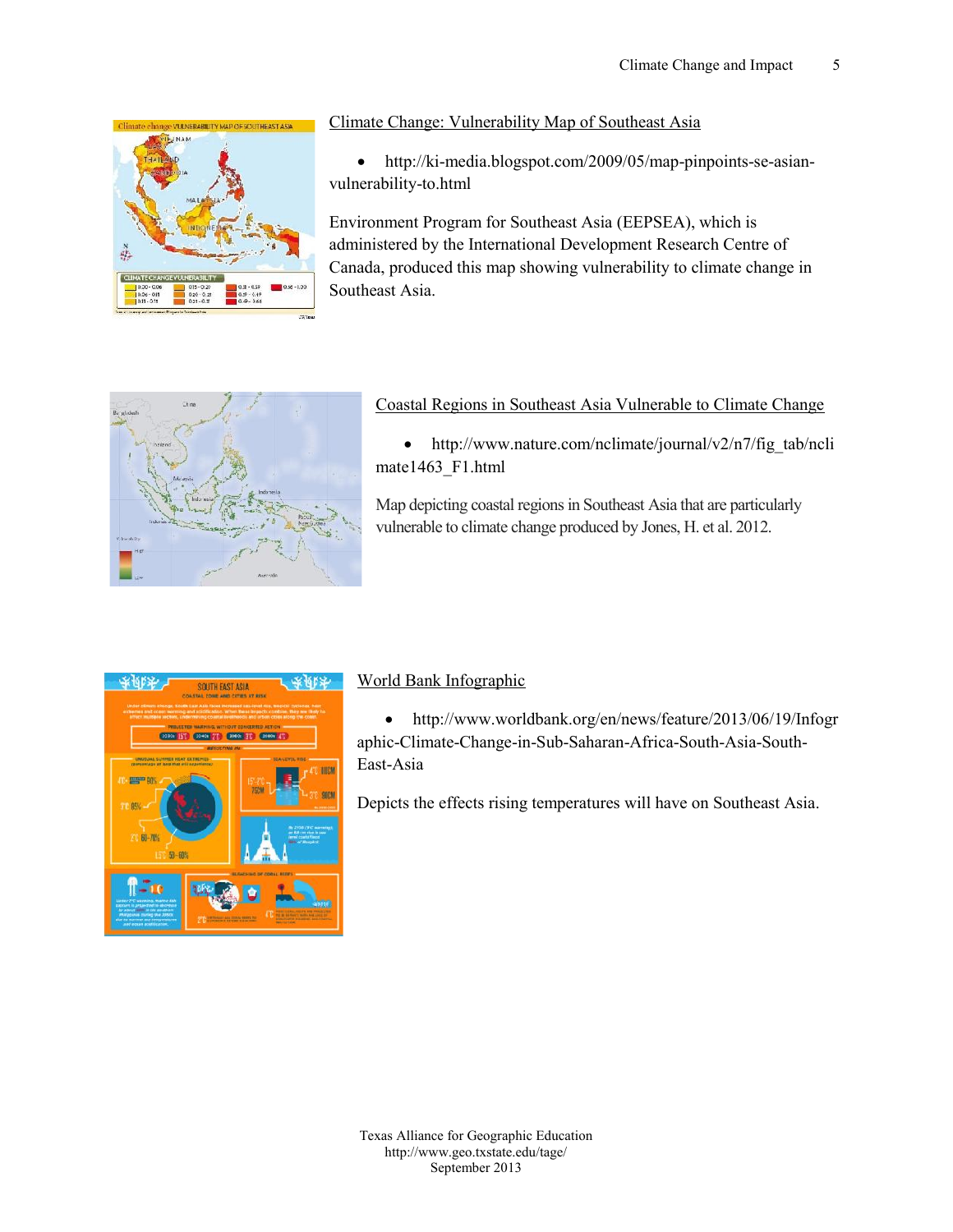CO2 Emissions Floyculasienag upon Southeast Asia [Middle](http://www.financialsense.com/contributors/gail-tverberg/world-energy-consumption-since-1820-in-charts) East

ð· http://www.financialsense.com/contributor tverberg/worded onsumpstiin on each charts

#### <u>[Climate Demography](http://www.skepticalscience.com/Those-who-contribute-the-least-greenhouse-gases-will-be-most-impacted-by-climate-change.html)</u> V[ulnerability](http://www.skepticalscience.com/Those-who-contribute-the-least-greenhouse-gases-will-be-most-impacted-by-climate-change.html) **[Ind](http://www.skepticalscience.com/Those-who-contribute-the-least-greenhouse-gases-will-be-most-impacted-by-climate-change.html)ex**

ð http://www.skepticalscienchocon.ctom/th/DT4blecasseteenhog aussewil-bemositmpac-beyed limactheange.html

This map illustrates a new way of looking at climate change. The in world regions will be most impacted by climate change as well as the in order to illustrate which regions will suffer the most as a result o affected the least, while red areas will be affected the most.

[National Average C](http://www.skepticalscience.com/Those-who-contribute-the-least-greenhouse-gases-will-be-most-impacted-by-climate-change.html)O2 Emissions

ð· http://www.skepticalsciwehoe.com/Th contributhee a-greenh-gas-evsi-lbemost impac-beyedlimactheange.html

This map is used to commapare hweith the countries which will be affected the climate change are the countries wh contribute to it the most.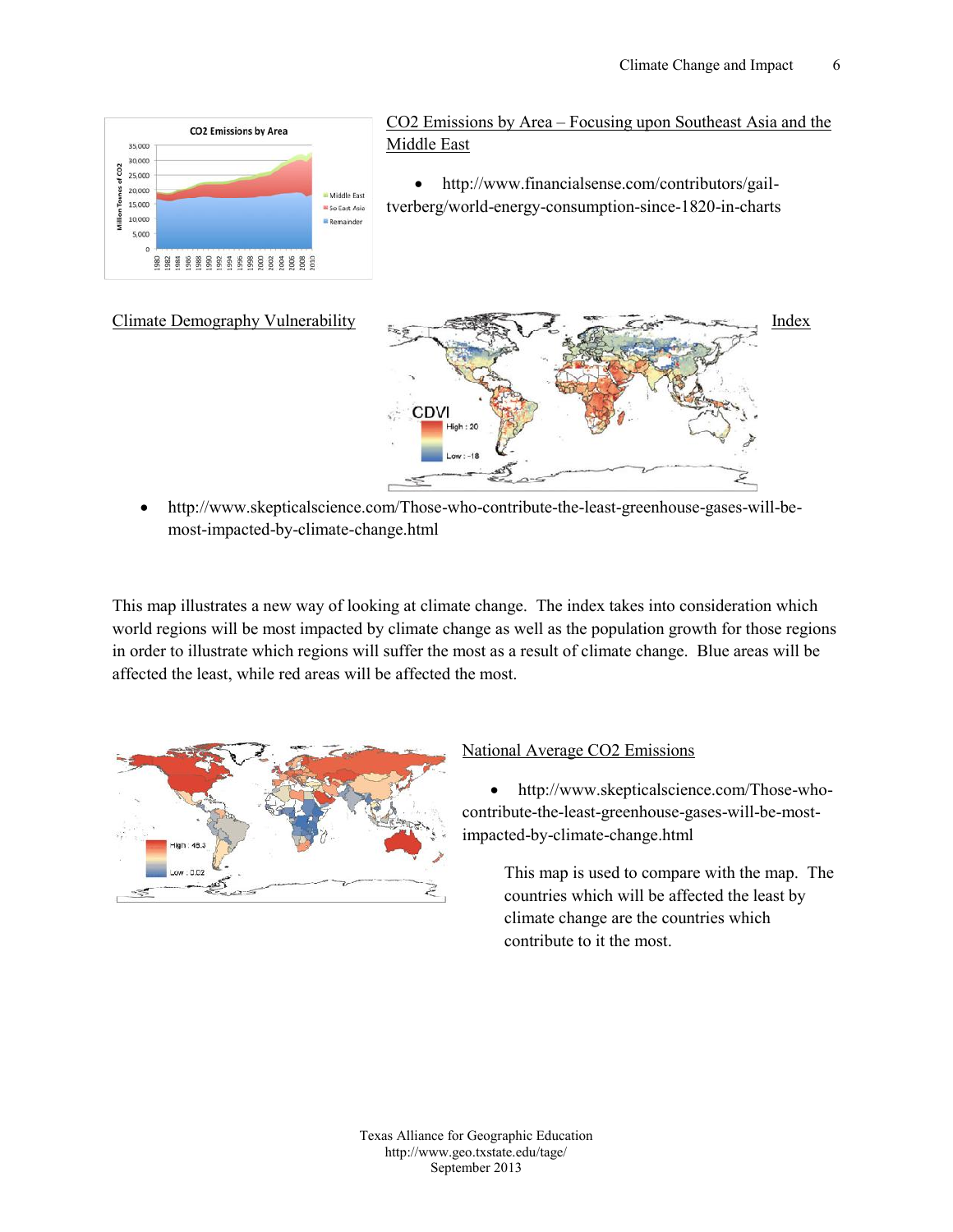#### Global Climate Change Ca**Ge** uShturdeys Alophay pained to GS imate a Cheange?

ð· http://cgge.aag.org/Global $\Omega$ lim dex.Chhamige1e/cs

This case study investigates the causes and impacts of climate chan policies designed to miti**g**ad**e** ucslemate chamage activities. As the reading level might be adding to many level might be adding to the reading political might be adding to might be a subsequent be a subsequent of  $\alpha$ challenging for high students, the case study is listed here as a bac it might prove to be a good resource for an AP Humant Geagraphy co collection of online modules designed for college courses by the AA Education.

Global Climate Change Case Study: WThherreeateerneinRgishihugm Sene aanLoe Weatsural Environme Southeast Asia

ð $\cdot$  http://cgge.aag.org/Global@l/iimeltex.Chitamilge1e/cs

This case study investigates the threats to Vietnam s social and eco natural environme ermetading the vel might be challenging for high student here as a background source for teachers. However, it might prove Human Geography course. The module is parst obeis agenceld efoot ion onlock on the module module shows and the courses by the AAG Center for Global Geographic Education.

Lesson Plan

Climate Change in Southeas St Ausdieants and Delaan how people in Southe will be affected by rising sea levnegle aad sheod wb plich niantaete hoa hoage impacts among countries at different levels of development.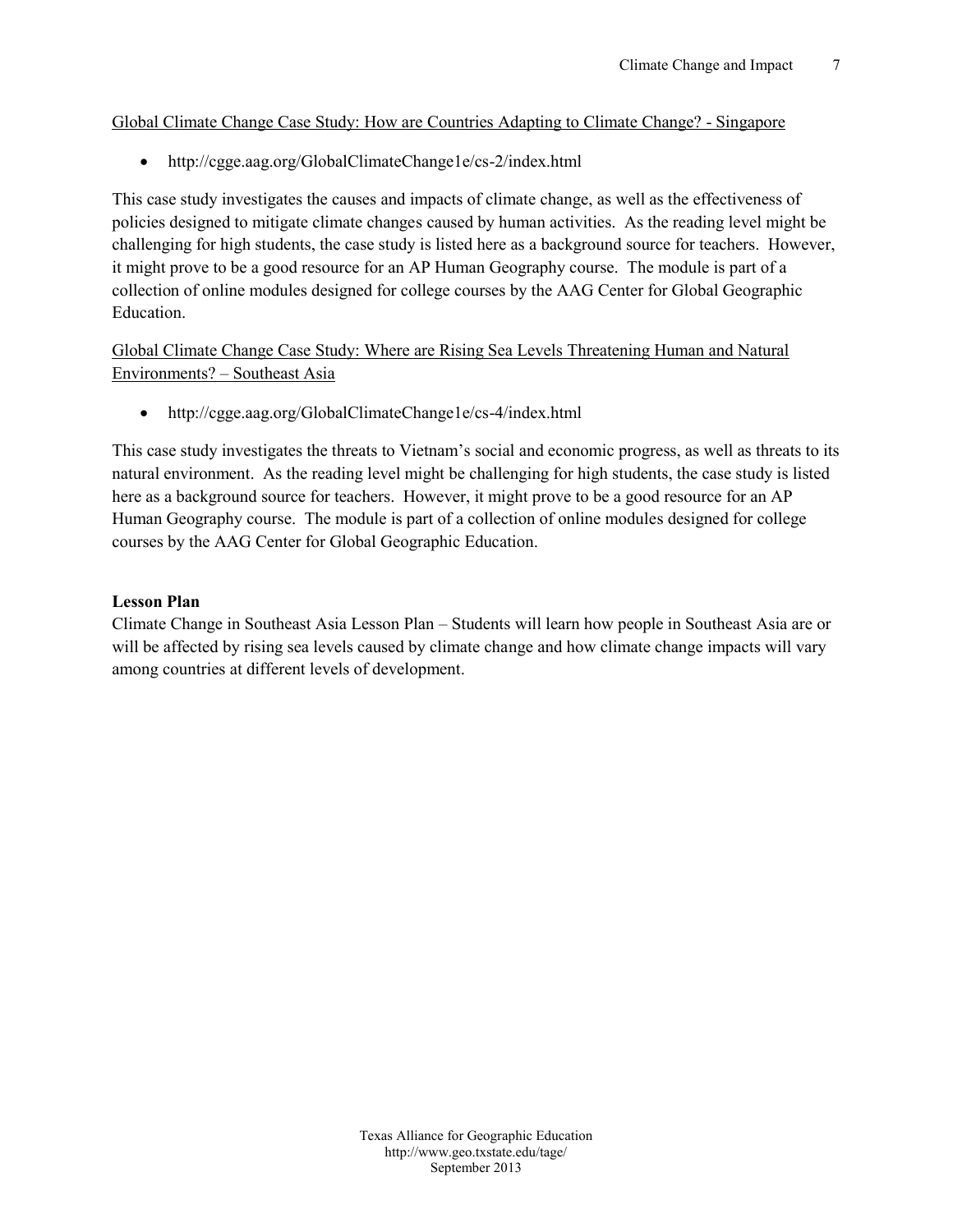

# **Climate Change in Southeast Asia Lesson Plan**

## **Grade Level: 9-12**

# **Created By TAGE Teacher Consultant: Michelle Crane**

**Time Frame:** One 55 minute class period (can complete at home, if necessary)

**Curriculum Connection:** This lesson is intended to be part of a 9<sup>th</sup> grade World Regional Geography course in a unit on Southeast Asia. It is assumed that students have already had prior instruction in the physical geography of the region and some introduction to natural disasters such as flooding and tsunamis. Some understanding of the processes responsible for climate change would also be desirable before students complete this lesson.

### **Learning Outcomes:**

Upon completing this lesson, students should be able to:

- 1. Describe how people in Southeast Asia are or will be affected by rising sea levels caused by climate change,
- 2. Understand how the impacts of climate change will vary among countries at different levels of development.

# **TEKS Strand(s) Objective(s**):

(8) *Geography*. The student understands how people, places, and environments are connected and interdependent. The student is expected to:

(B) describe the interaction between humans and the physical environment and analyze the consequences of extreme weather and other natural disasters such as El Niño, floods, tsunamis, and volcanoes;

(20) *Science, technology, and society*. The student understands how current technology affects human interaction. The student is expected to:

(B) examine the economic, environmental, and social effects of technology such as medical advancements or changing trade patterns on societies at different levels of development.

| <b>For Student Use:</b>      |                                                              |  |
|------------------------------|--------------------------------------------------------------|--|
| Computer lab with internet   | Optional – if computer lab is not available, see notes below |  |
| connection                   |                                                              |  |
| "Climate Change Conjures Up" | One per student - Students may access this using the         |  |
| 'Alarming' Scenarios in      | information provided under References. However, if           |  |
| Southeast Asia" Article from | computer lab is not available, the teacher can access the    |  |
|                              | article and print it as a student handout.                   |  |

### **Materials** :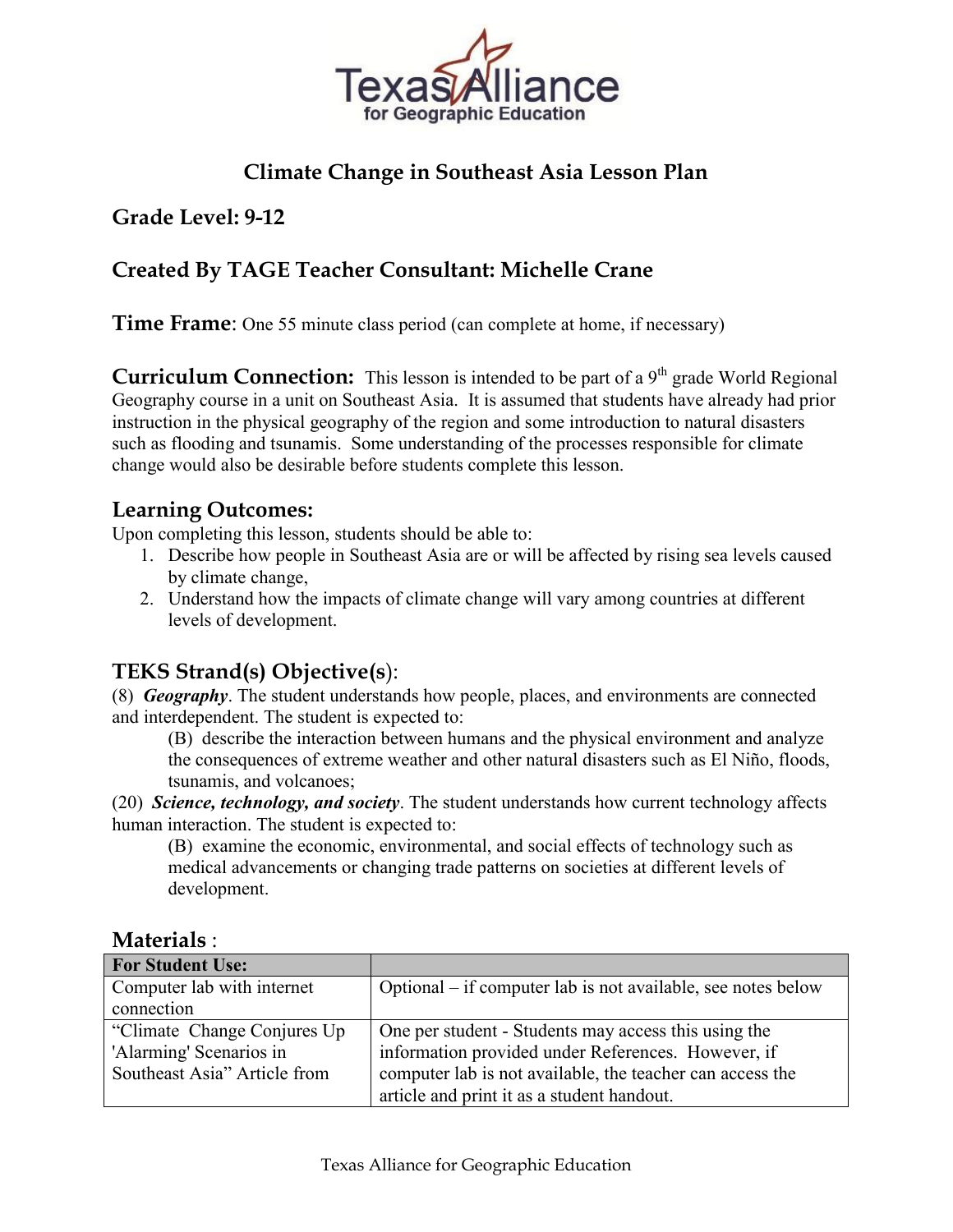

| Radio Free Asia                 |                                                                |
|---------------------------------|----------------------------------------------------------------|
|                                 |                                                                |
| Blank map of Southeast Asia     | One per student, If a suitable blank map is not available, see |
|                                 | References for an online source.                               |
| Colored pencils                 |                                                                |
| <b>For Teacher Use:</b>         |                                                                |
| 2012 East Asia Summit-          | Included in the Climate Change and Impacts Module              |
| <b>ASEAN Economies Graphic</b>  |                                                                |
| Computer with projection device |                                                                |
| and internet connection         |                                                                |
|                                 |                                                                |

### **References:**

- *Climate Change Data*. (2013). Retrieved September 12, 2013, from The World Bank: http://data.worldbank.org/topic/climate-change
- Landsberger, J. (n.d.). *The SQ3R Reading Method*. Retrieved September 12, 2013, from Study Guides and Strategies: http://www.studygs.net/texred2.htm
- *Maps of Continents and Large Regions*. (n.d.). Retrieved September 12, 2013, from Arizona Geographic Alliance: http://geoalliance.asu.edu/azga\_site/maps/regions

Ponnudurai, P. (2013, July 02). *Climate Change Conjures Up "Alarming" Scenarios in Southeast Asia*. Retrieved September 12, 2013, from Radio Free Asia: http://www.rfa.org/english/commentaries/east-asia-beat/climate-change-07022013165938.html

**Strategies:** Students will utilize the reading strategy SQ3R while reading the article. (If a thorough explanation of this method is needed, refer to the Reference section for an online source.) After they have completed reading, they will create a map based upon their reading.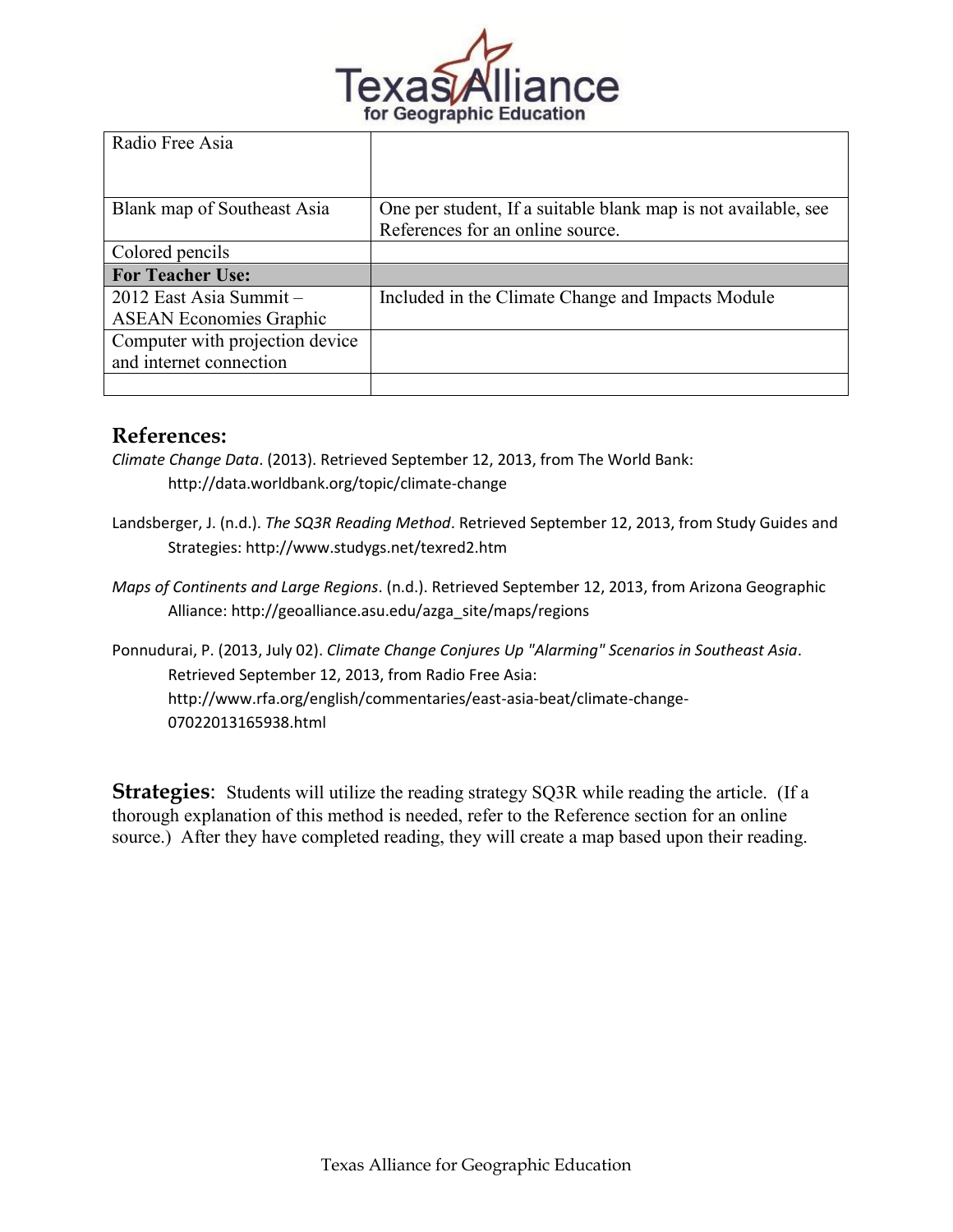

### **Procedures to conduct the lesson**:

Starting the Lesson: 5 minutes

Display the 2012 East Asia Summit – ASEAN Economies Graphic for the students to see. Have them complete the following questions:

- 1. According to the graphic, which 3 countries have the highest GDP?
- 2. According to the graphic, which 3 countries have the highest GDP per capita?
- 3. Explain why the answers to the questions above are different.
- 4. Using your knowledge of geography and the graphic, list the countries in Southeast Asia which would be most prone to flooding – either from the monsoons, rising sea levels, or tsunamis.
- 5. Which information, GDP or GDP per capita, gives the most accurate sense of which countries in Southeast Asia would be most able to recover from such a natural disaster? Explain why this would be so.

Asking Geographic Questions: 5 minutes

Introduce students to the Guiding Question:

How will Southeast Asia be impacted by climate change?

The Lesson:

Acquiring Geographic Information: 15 minutes

Hand out copies of the article to each student or direct them to the link online. If necessary, review the SQ3R method with students. Tell them that they are to take notes following SQ3R while they read.

Organizing Geographic Information: 15 minutes

Once the students have completed their reading, hand out the blank outline maps. They should create an annotated map illustrating the issues Southeast Asia will face as the climate changes. They will need to create symbols for each issue and include a key.

Analyzing Geographic Information: 10 minutes

Have students review their notes from the reading and their map. They will use the information to answer the guiding question. Make sure they know to include as many details as possible.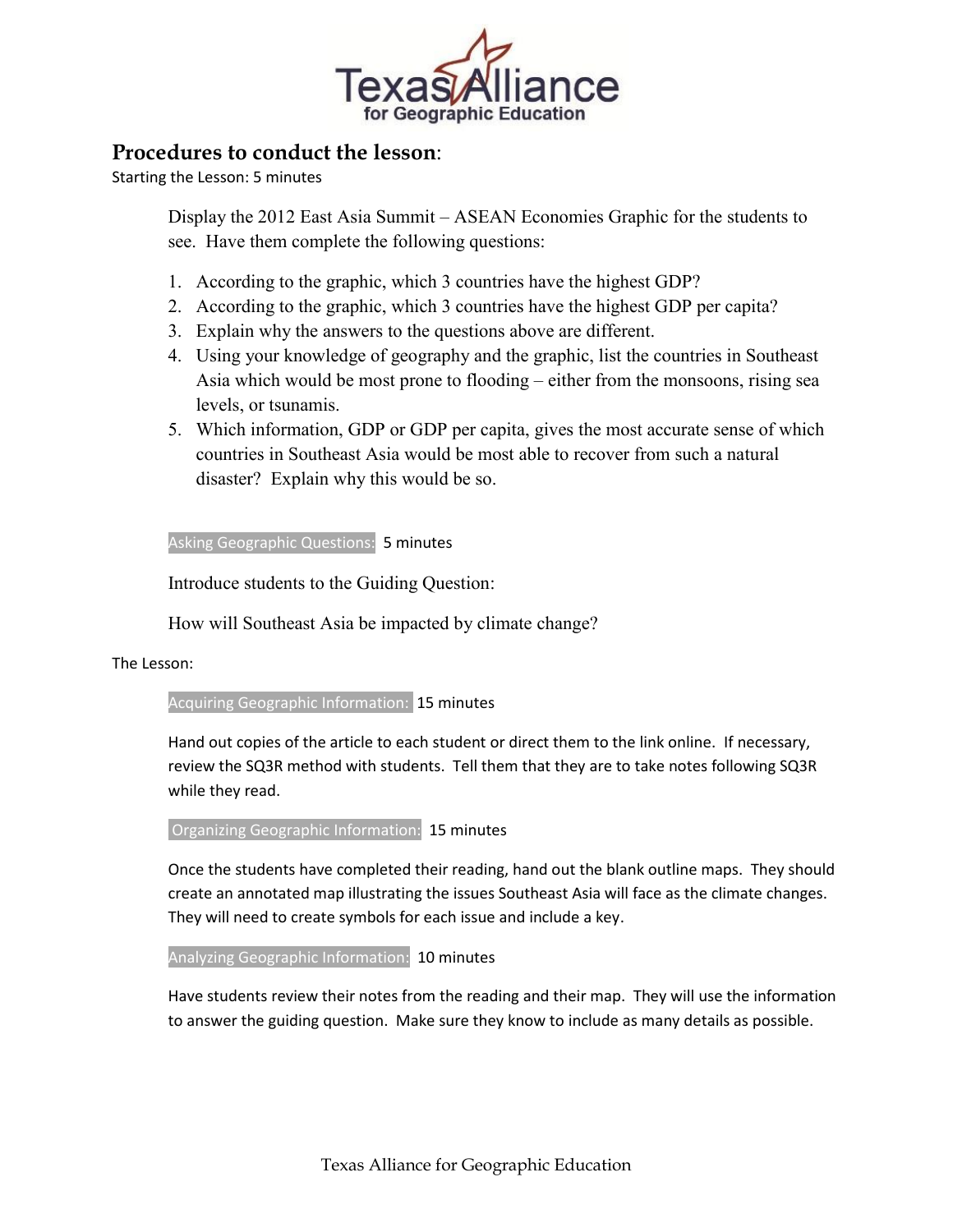

End the Lesson:

Closing product: 5 minutes

Answering Geographic Questions:

Write a short essay or paragraph answering the Guiding Question. Be sure to explain in detail how Southeast Asia will be affected by climate change. Use examples from the reading and your map. Think back to the warm-up activity. Explain which countries in Southeast Asia will be most able to mitigate the effects of climate change and which will have the most

# **Questions**:

Explain how Southeast Asia will be affected by climate change.

 Rising sea levels will threaten settlement, industry, agriculture, and aquaculture through saltwater intrusion. Tropical areas will experience extreme temperatures; cool months will be warmer than the warmest months previously experienced. Increasing temperatures will increase heat-related deaths, forest fires and loss of crops. Ocean acidification will lead to extinction of coral reefs. Monsoon regions may be wetter and rivers may swell affecting water quality which will then lead to the spread of disease. Food production will be impacted by both saltwater intrusion and increasing temperatures leading to famine.

Explain why GDP per capita would be a more accurate prediction of a country's ability to recover from a natural disaster.

 Countries with higher GDP's tend to have more resources which can help them prepare for and deal with a natural disaster. For example, countries with higher GDP's tend to have access to more advanced technology which can alert people to an impending disaster. Also, building codes and other safety measures are more likely to be present and enforceable due to more stable and better funded government agencies which oversee such things. In addition, homes and buildings are typically built of more advanced materials, which can also better withstand some disasters. During and after the disaster, better equipped emergency management agencies such as fire, EMS, and police can better help rescue and aid victims. Access to better medical facilities can reduce deaths. More advanced infrastructure can make it easier for relief to reach victims. And more stable governments with access to more resources will be better prepared to rebuild. Most importantly, before and after, countries with higher GDP's tend to have more advanced communications systems which are crucial for alerting people to dangers and assisting with recovery. While higher GDP does not guarantee that a government is stable or prepared enough to deal with disasters in all of the ways listed, they are more likely to be able to than countries with lower GDP's.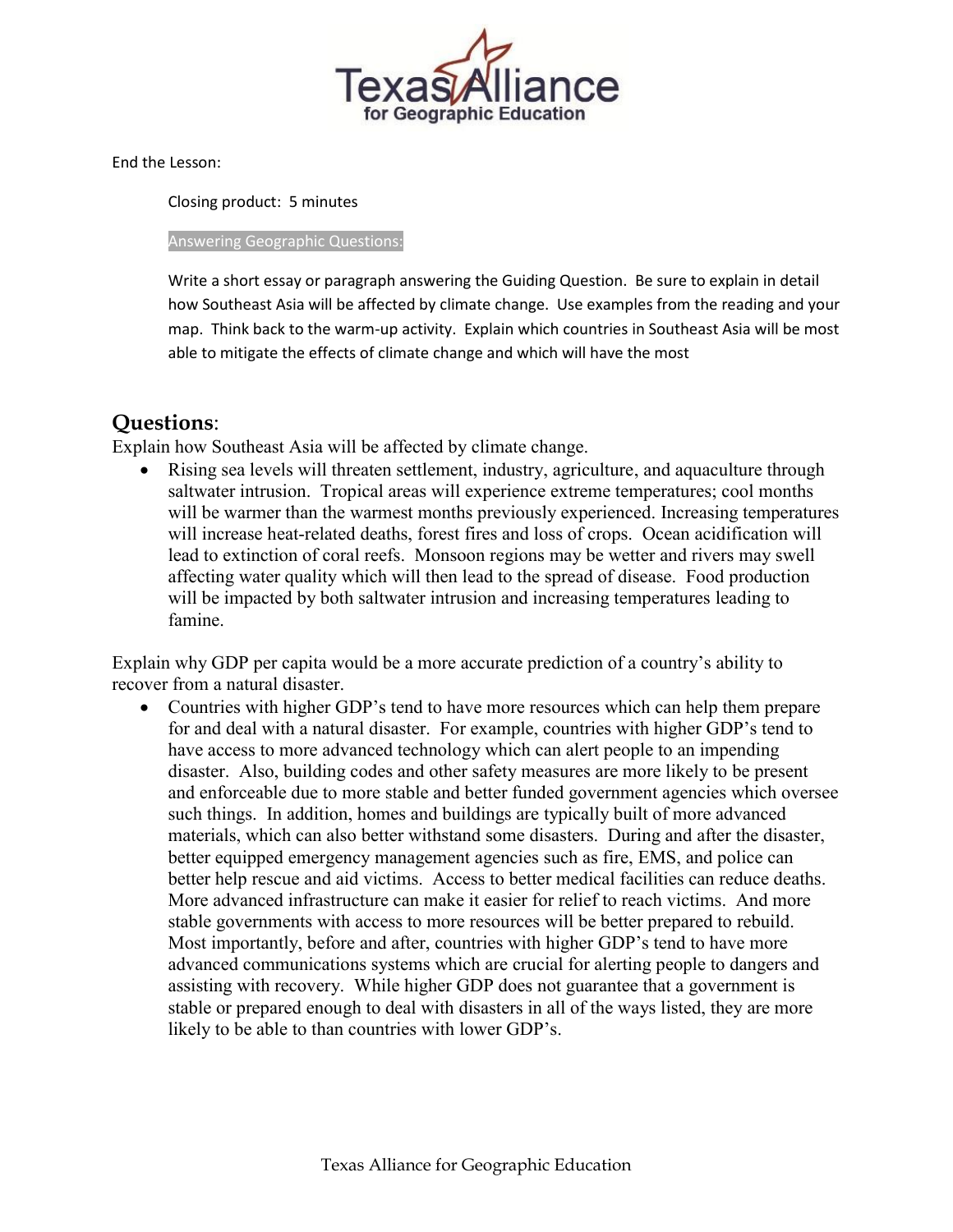

Explain which countries will be most able to mitigate the effects of climate change.

 Based upon the per capita GDP, Brunei and Singapore would be most likely to mitigate the effects of climate change. The higher per capita GDP, the more resources each would have as listed above.

# **Evaluation/Assessment** :

Use the following rubric to grade the map and the short answer question.

|            | <b>Not There Yet</b>                                                                                                                                                                                                                                                                                                                                                                                                      | <b>Satisfactory</b>                                                                                                                                                                                                                                                                                                                                                                           | <b>Clearly Outstanding</b>                                                                                                                                                                                                                                                                                                                                                            |
|------------|---------------------------------------------------------------------------------------------------------------------------------------------------------------------------------------------------------------------------------------------------------------------------------------------------------------------------------------------------------------------------------------------------------------------------|-----------------------------------------------------------------------------------------------------------------------------------------------------------------------------------------------------------------------------------------------------------------------------------------------------------------------------------------------------------------------------------------------|---------------------------------------------------------------------------------------------------------------------------------------------------------------------------------------------------------------------------------------------------------------------------------------------------------------------------------------------------------------------------------------|
| Content    | 1 Point                                                                                                                                                                                                                                                                                                                                                                                                                   | 2 Points                                                                                                                                                                                                                                                                                                                                                                                      | <b>3 Points</b>                                                                                                                                                                                                                                                                                                                                                                       |
|            | Answer merely lists<br>$\blacksquare$<br>disasters.<br>Answer makes little to<br>$\blacksquare$<br>no attempt to analyze<br>the impact of climate<br>change.<br>Answer and annotations<br>$\blacksquare$<br>do not utilize<br>appropriate vocabulary.<br>Answer and annotations<br>٠<br>are difficult to read due<br>to spelling and/or<br>grammar errors.<br>Map features are<br>٠<br>missing or incorrectly<br>labeled. | п<br>Answer correctly<br>describes most issues<br>faced by climate change.<br>٠<br>Answer adequately<br>analyzes the impact of<br>climate change.<br>٠<br>Answer and annotations<br>correctly utilize<br>appropriate vocabulary.<br>$\blacksquare$<br>Answer and annotations<br>are generally free from<br>spelling or grammar<br>errors.<br>Most map features are<br>п<br>correctly labeled. | Answer completely and<br>п<br>correctly describes each<br>issue.<br>п<br>Answer completely<br>analyzes the impact of<br>climate change.<br>Answer and annotations<br>٠<br>demonstrate mastery of<br>appropriate vocabulary.<br>Answer and annotations<br>$\blacksquare$<br>are largely free from<br>spelling or grammar<br>errors.<br>All map features are<br>п<br>correctly labeled. |
| Appearance | 0.75 Points                                                                                                                                                                                                                                                                                                                                                                                                               | 1.25 Points                                                                                                                                                                                                                                                                                                                                                                                   | 2 Points                                                                                                                                                                                                                                                                                                                                                                              |
|            | Map features are not<br>п<br>clear and are difficult to<br>read.<br>п<br>Annotations obscure<br>map features.<br>Map shows minimal<br>п<br>effort.                                                                                                                                                                                                                                                                        | п<br>Map features are clear<br>and legible.<br>п<br>Annotations are neat and<br>do not obscure map<br>features.<br>Map shows effort and<br>п<br>attention to detail.                                                                                                                                                                                                                          | Map features are clear,<br>п<br>legible and attractively<br>drawn.<br>п<br>Annotations are neat<br>and enhance the map<br>presentation.<br>Map shows great effort<br>п<br>and attention to detail.                                                                                                                                                                                    |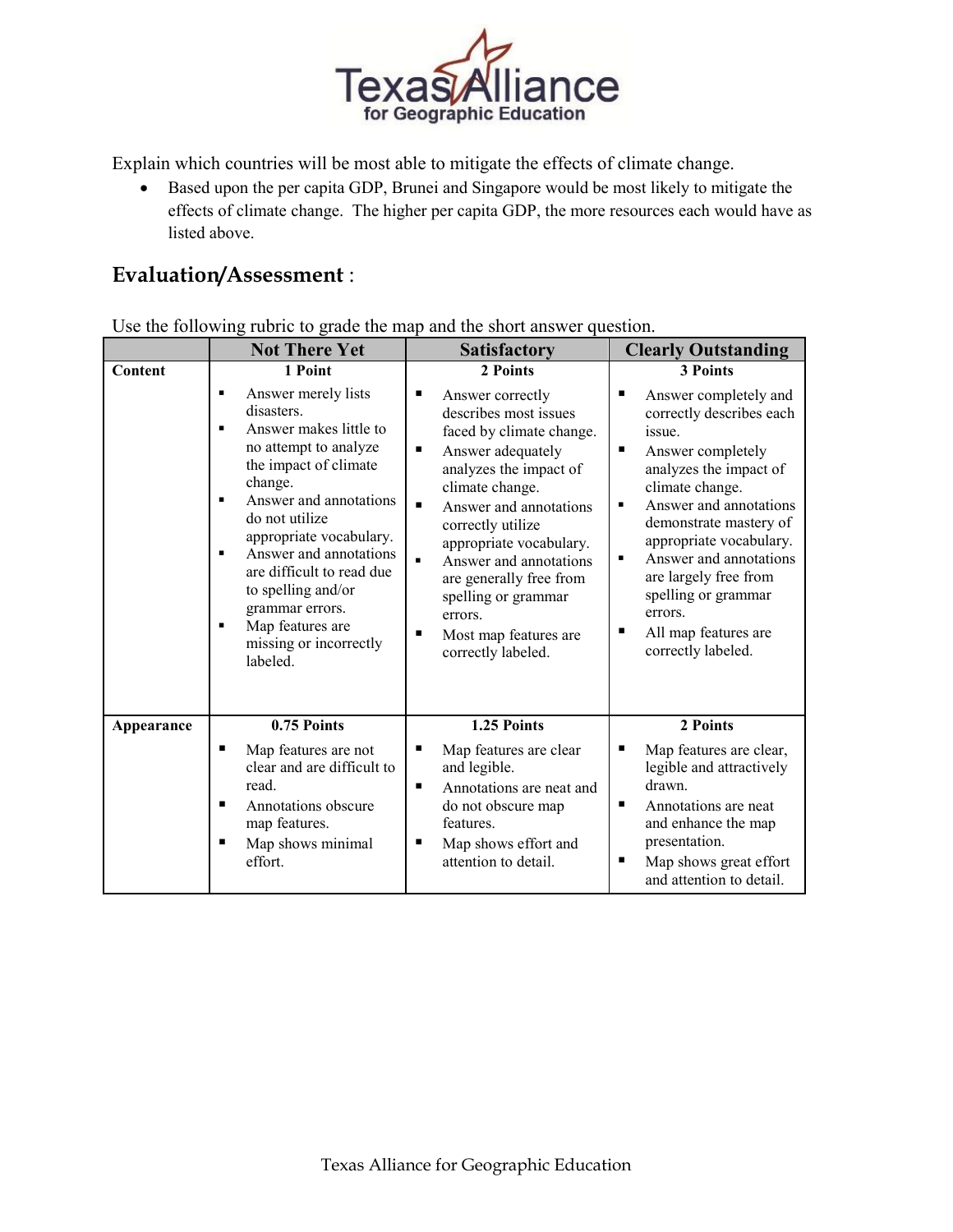

# **Climate Change Conjures Up 'Alarming' Scenarios in Southeast Asia**

By Parameswaran Ponnudurai 2013-07-02



A Vietnamese woman steers a boat as the sun rises along the Mekong Delta, where rice production could take a tumble due to climate change. Photononstop

Imagine these scenarios: The rice bowl of Vietnam cracking. Popular diving spots in the Philippines, Malaysia, and Indonesia lying idle with no tourists. Nearly half of Bangkok inundated with water.

Well, they could become a reality in 20 to 30 years—no thanks to the adverse effects of climate change in Southeast Asia exacerbated by forest fires particularly in Indonesia which recently blanketed the region with deadly smoky haze.

Scientists warn in a new World Bank report of major impacts on the region if the temperature rises by up to 2 degrees Celsius—warming which they say may be reached in two to three decades—fueled by the burning of fossil fuels and deforestation.

The warming climate will push up the sea level in the region and cause an increase in heat extremes, a higher intensity of tropical cyclones, and ocean acidification stemming from excess carbon dioxide in the air, according to the latest edition of the bank's "Turn Down the Heat" report.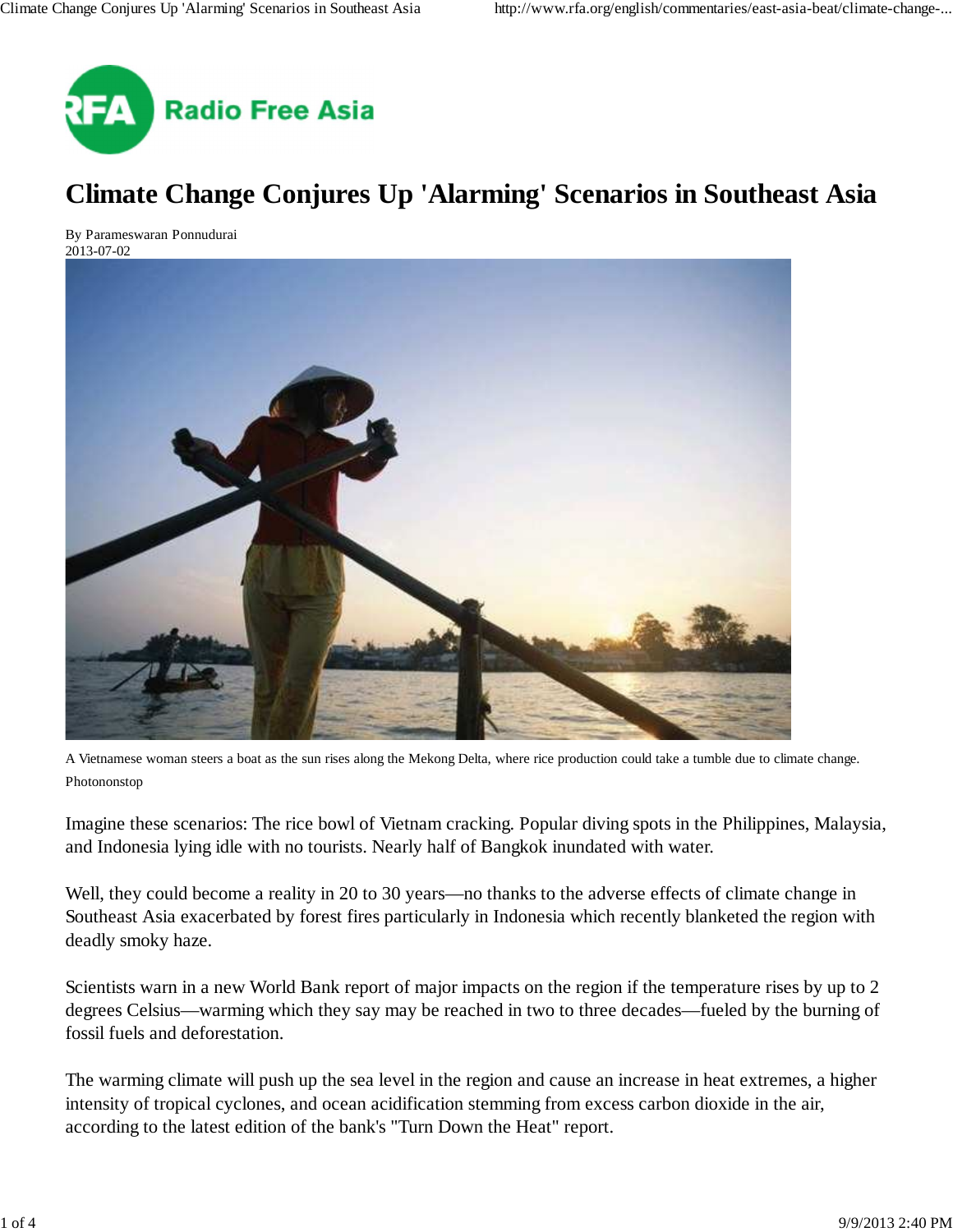The scientific report predicts a drop in agricultural production and widespread food shortages, rapidly diminishing fish catch, increasing water- and vector-borne diseases, and diarrheal illnesses, impacting mostly the urban poor, who constitute large proportions of city populations in the region.

The climate change effects will also dampen the region's tourism industry, a top money-spinner, as coral reefs in pristine waters that lure divers and help fish breed are rapidly destroyed.

### **'Alarming scenario'**

The World Bank issued its first "Turn Down the Heat" report last year, likening it to a wake-up call to climate change. It concluded that the world would warm by 4 degrees Celsius by the end of this century if no concerted action is taken.

In the new report, scientists say that if the temperature rises by just 2 degrees Celsius, warming may be reached in 20 to 30 years.

It gives a more detailed look at how the ongoing negative impacts of climate change could create devastating conditions especially for those vulnerable, predicting what the bank's chief Jim Yong Kim calls an "alarming scenario for the days and years ahead."

"The displacement of impacted rural and coastal communities resulting from the loss of livelihood into urban areas could lead to ever higher numbers of people in informal settlements being exposed to multiple climate impacts, including heat waves, flooding, and disease," the report said.

"Basically, you'll have a range of impacts on countries but the incidence on that will fall disproportionately on poor people, because fisheries and agriculture [are the key areas to be affected]," John Roome, the bank's director for sustainable development in the East Asia Pacific Region, told RFA.

He said that while there is greater awareness by governments to combat climate change, efforts needed to be accelerated by putting in place early warning, monitoring and evaluation systems, and allocating special budgets to mitigate the crisis.

"The alarming part is that a 4-degree world [where the temperatures are 4 degrees warmer] is not going to be a very pleasant place to live in for all the reasons that are set out in the report but there are things that can be done if countries act soon to stem the temperature rise so that [the rise] doesn't reach 4 degrees," Roome said.

### **Mekong Delta crop production drop**

The new report, based on analysis using advanced computer simulations to paint the clearest picture of vulnerabilities, says that as early as 2040, Southeast Asia's major rice-growing region—the Mekong River Delta in Vietnam—will see crop production drop by about 12 percent due to an estimated sea-level rise of 30 cm (nearly 1 foot).

The Mekong Delta, popularly known as the "rice bowl" of Vietnam and home to some 17 million people, makes up half of Vietnam's total agricultural production and contributes significantly to the country's rice exports.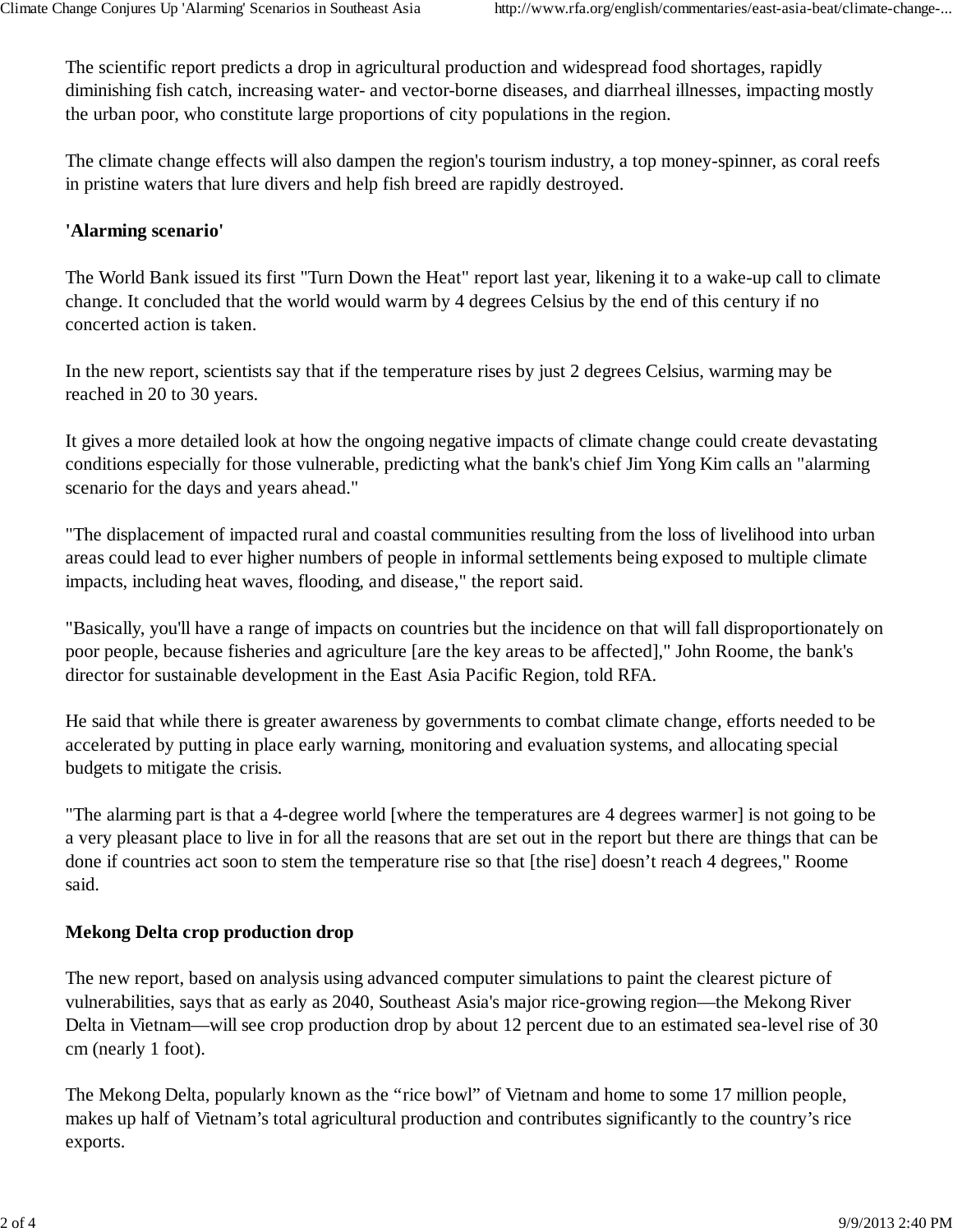"Any shortfall in rice production in this area because of climate change would not only affect the economy and food security of Vietnam but would also have repercussions for the international rice market," the report said.

The Mekong Delta is also Vietnam's most important fishing region. It is home to almost half of Vietnam's marine fishing vessels and produces two thirds of Vietnam's fish from aquaculture.

But saltwater intrusion associated with sea-level rise is already affecting freshwater and brackish aquaculture farms.

By 2050, the sea-level rise is expected to increase by over 30 percent of the total current area—1.3 million hectares— affected by saltwater intrusion in the delta, the report said.

### **Sea levels rising**

It also warns that floods due to sea-level rise will engulf 43 percent of Thailand's capital Bangkok around 2025, and about 70 percent in 2100.

Bangkok together with Jakarta, Yangon, Manila, and Ho Chi Minh City are projected to be among cities in Southeast Asia to be most affected by sea-level rise and increased storm surges.

### **Coral reefs, fish catches vulnerable**

The report said that rising ocean acidity caused by excessive carbon dioxide will lead to a significant loss of coral reefs and the benefits they provide as fish habitats, protection against storms, and revenue-generators in the form of tourism.

Thailand, Indonesia, the Philippines, Myanmar, and Cambodia were cited as "among the most vulnerable tourism destinations."

Based on the projections, all coral reefs in the Southeast Asia region are very likely to experience severe thermal stress by the year 2050, as well as chemical stress due to ocean acidification.

"Coral bleaching and reef degradation and losses are very likely to accelerate in the next 10–20 years; hence, revenue generated from diving and sport fishing also appears likely to be affected in the near term," the report said.

It also said that ocean fish catch in the southern Philippines is expected to be slashed by half due to warmer water temperatures and habitat destruction.

Fish in the Java Sea in Indonesia and the Gulf of Thailand are also projected to be severely affected, with "very large reductions" in average maximum body size by 2050.

### **Weather extremes and forest fires**

Scientists are also forecasting a significant increase in Southeast Asia in the intensity and maximum wind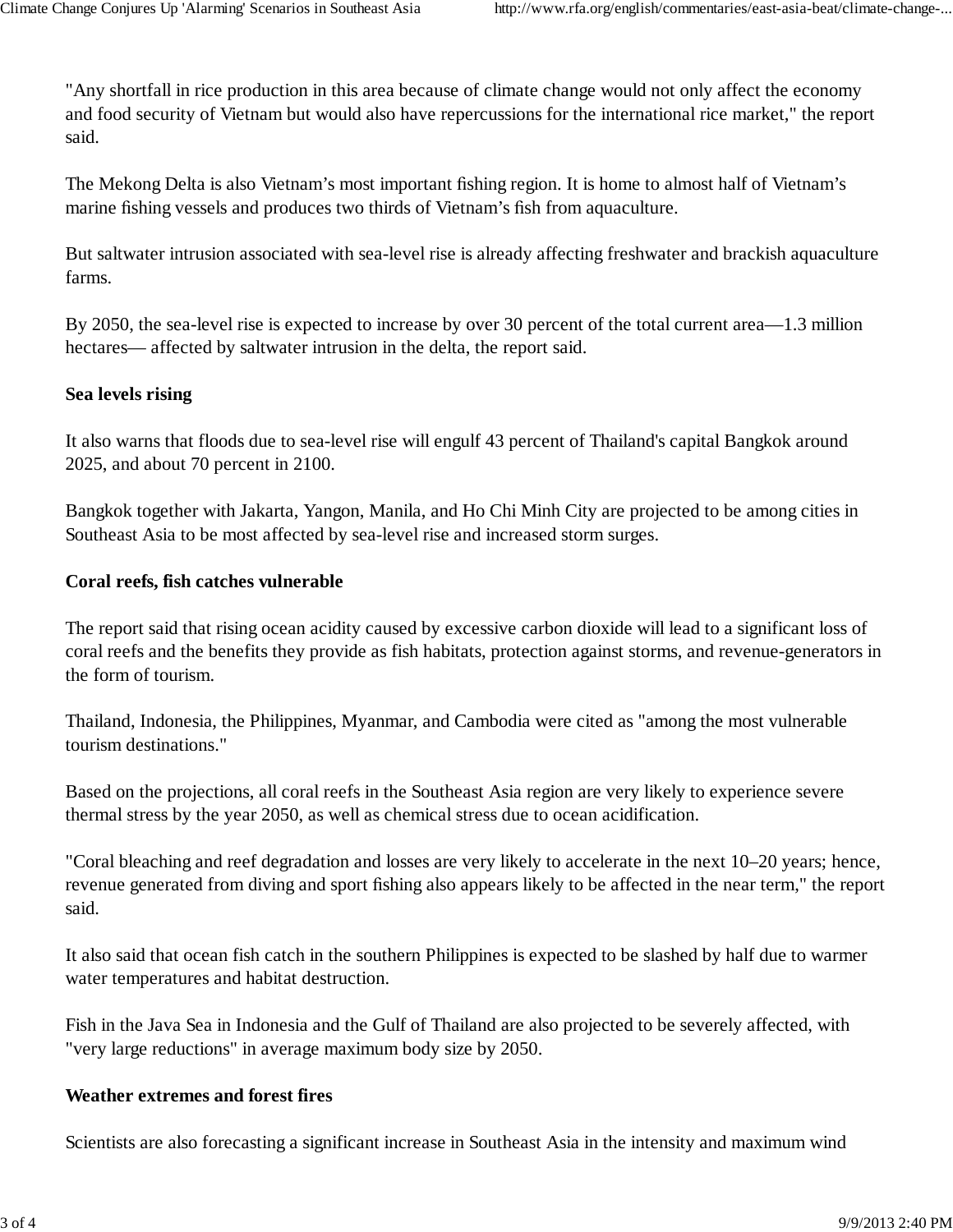speed of tropical cyclones making landfall. Heat extremes are expected to surge in the region.

More important, Southeast Asia is one of two regions—the other being the Amazon—which is projected to see, in the "near-term," a strong increase in monthly heat extremes with the number of warm days projected to increase to 45–90 days per year under a 2-degree temperature rise scenario or to 300 days in a 4-degree scenario.

The heat scare has also fueled concerns over a rise in brush, forest, and peat fires across Indonesia's Sumatra Island and in nearby Borneo Island.

Such fires recently caused a smoky haze in Indonesia, Malaysia, and Singapore and raised air pollution to hazardous levels.

The burning "causes a short-term problem with the smoky haze but in the medium- and longer-term would exacerbate climate change and warming," Roome said, calling for a concerted regional action to stem the crisis.

"If countries could put in place actions that could better manage the forest resource and the peat land to preserve the green cover and to preserve peat land, you will get two benefits—in the short term you wouldn't get the smoky haze and in the medium and longer term, it would reduce the impact on climate change," he said.

In all of East Asia, the biggest contribution to global warming come from China, particularly its energy sector, but the second biggest culprit is forest cutting in Indonesia, the biggest Southeast Asian nation.

"So one of the most important ways of mitigating climate change in Southeast Asia is to mitigate the reduction of forest cover—stop the rate at which forests are being burned or being chopped and stop the conversion of peat land," Roome said.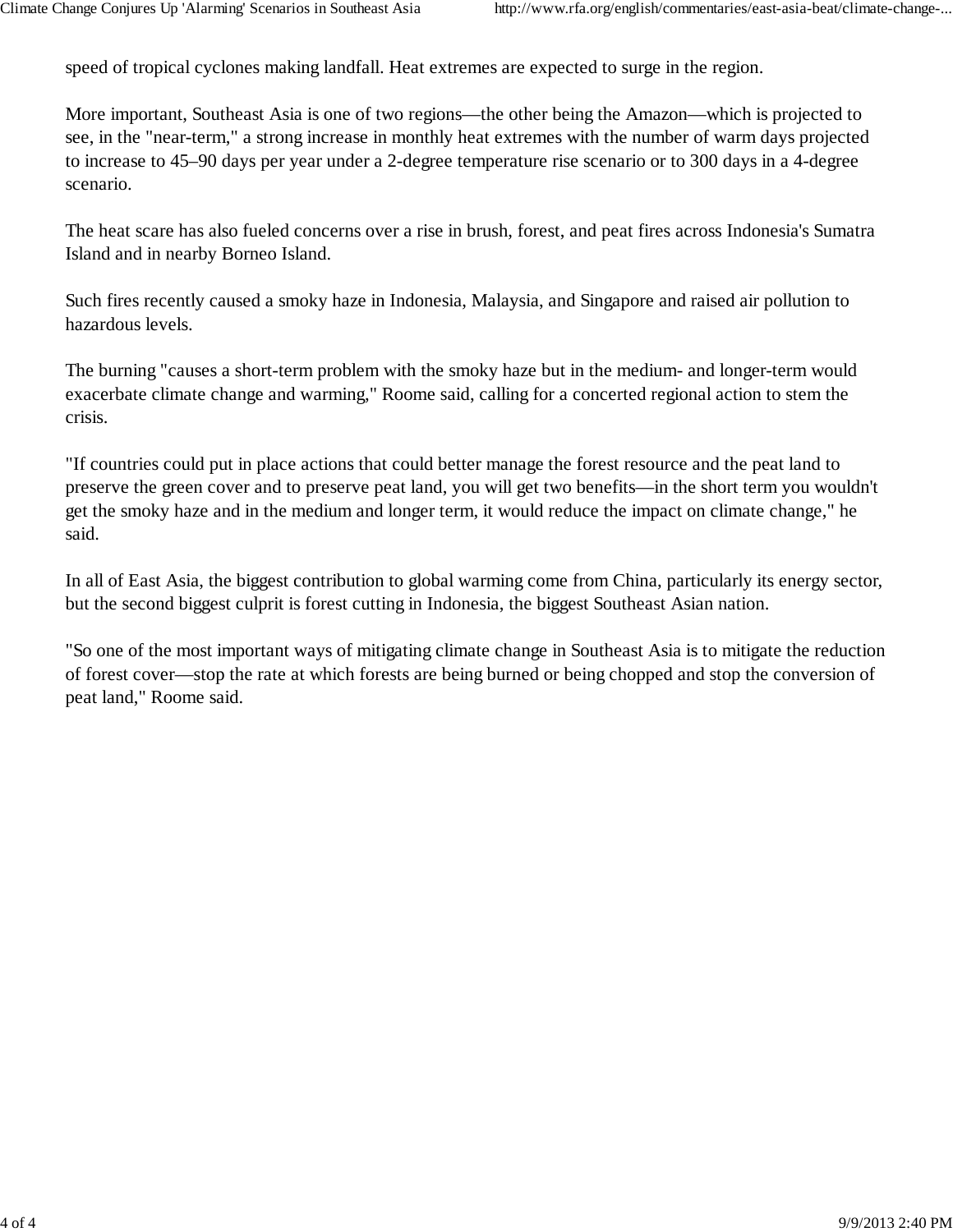#### 2012 Fast Asia Summit

The ASEAN survey things place in Cambodia on Saturday and Sunday followed The ASEAN Surrent texts place in Cathovina virus<br>hotha Fast Asja Summit on Monday and Tuesday

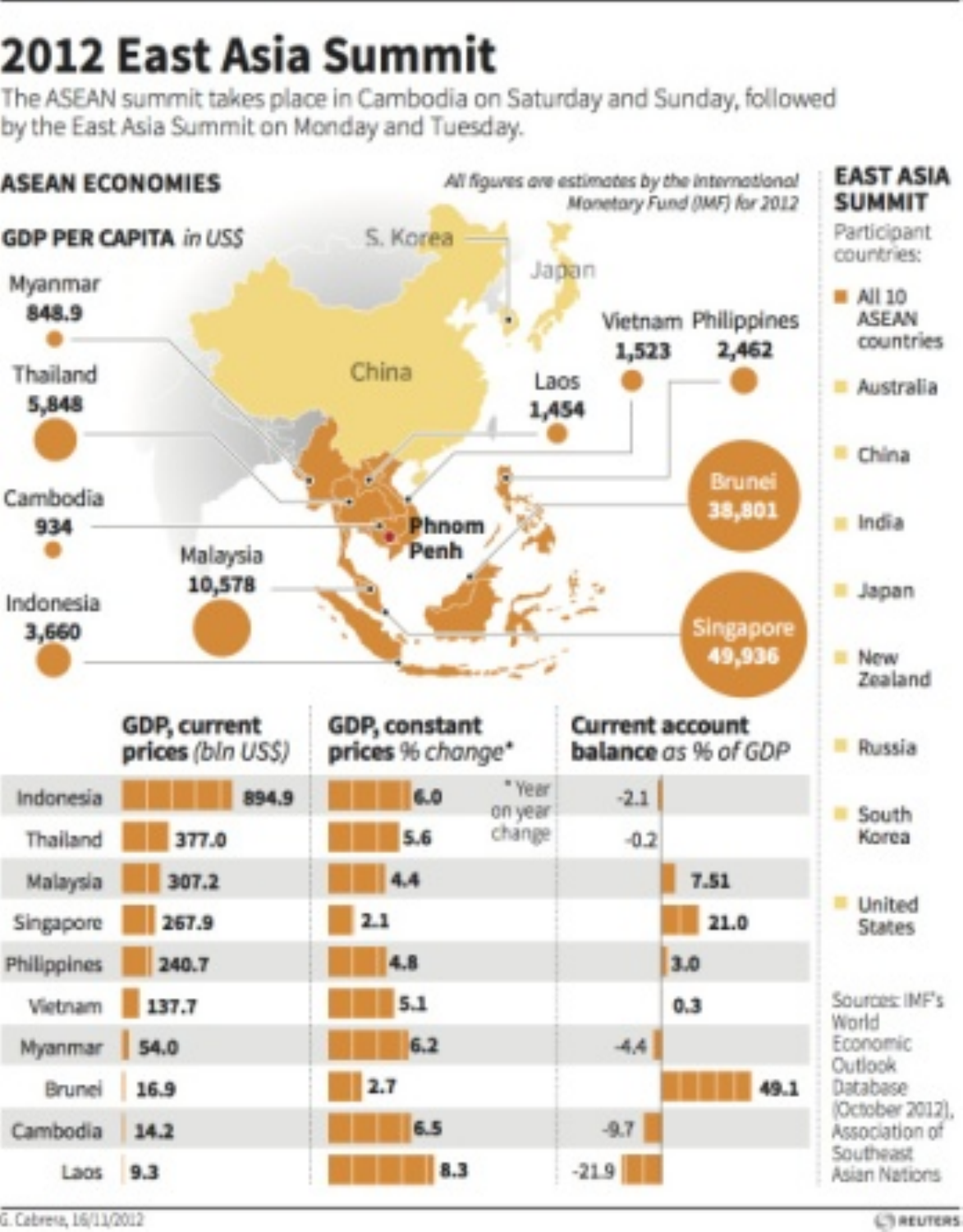# 4 <sup>o</sup>C of Change

# The World Bank's "Turn down the heat" program

By Michelle Crane

Teacher Consultant for the Texas Alliance for Geographic Education



Texas Alliance for Geographic Education; http://www.geo.txstate.edu/tage/ September 2013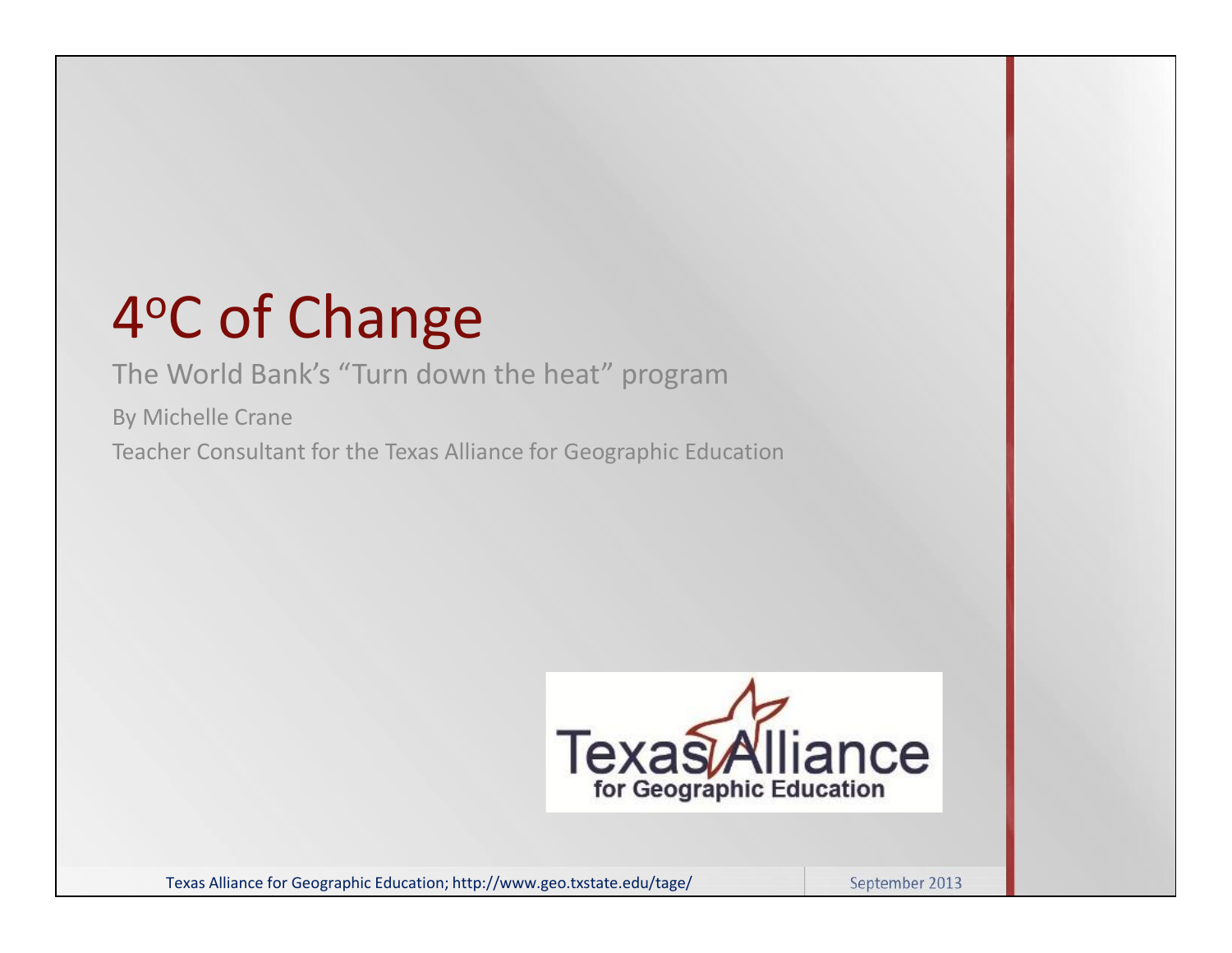# Current Climate Changes

- Global Mean Warming is .8°C above pre-industrial levels
- Ocean temperatures are .09°C warmer than in the 1950's
- **Sea levels are 20cm higher than pre-industrial levels**
- Sea levels are rising 3.2cm per decade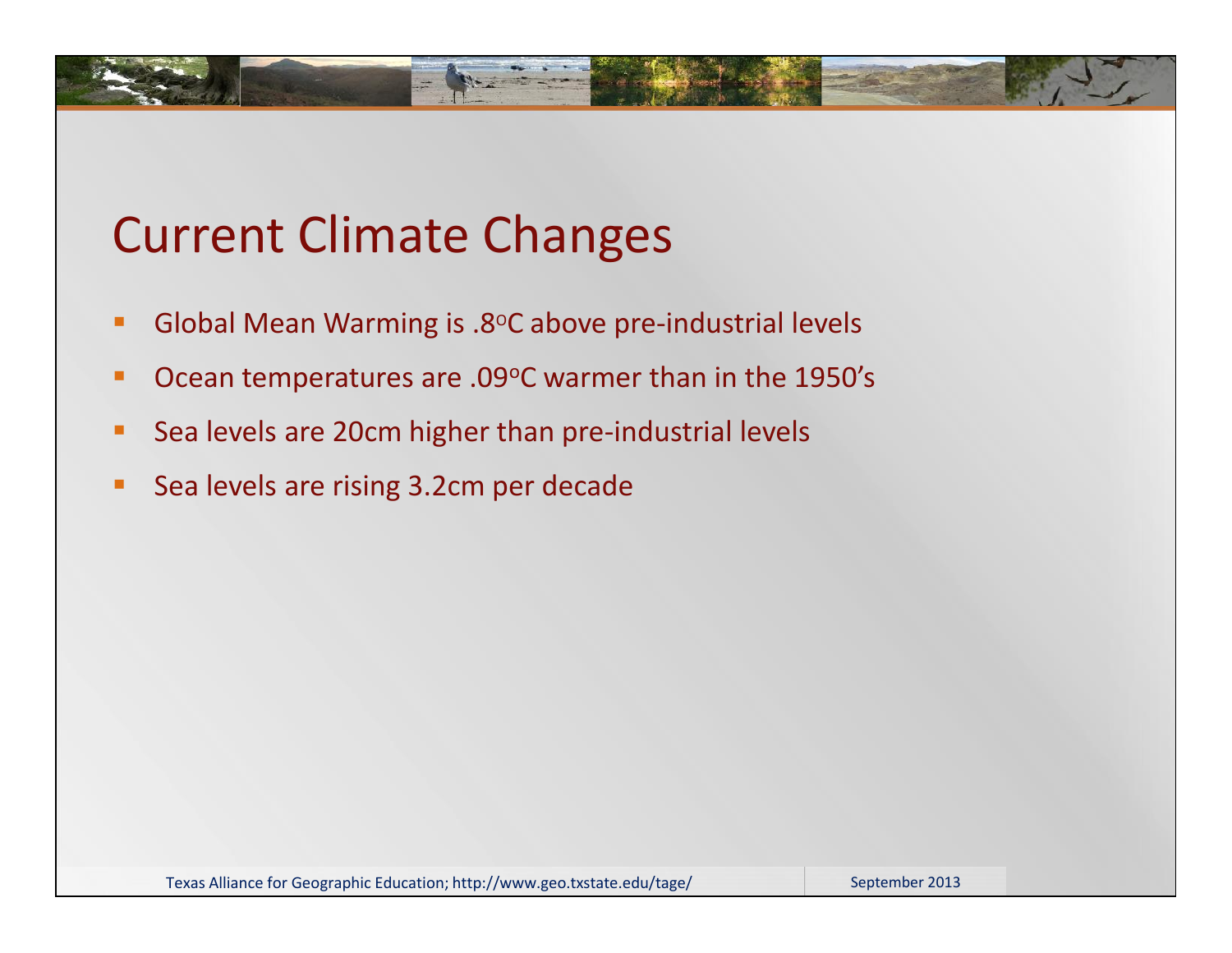# 2 o

- For years, scientists have been warning us of the effects of a  $2^{\circ}$  increase.
- Attempts have been made to ensure that we did not reach a 2° increase in temperatures.
- **EXP** Current research suggests that 2° is no longer avoidable.
- Even if the current United Nations Framework Convention on Climate Changes pledges and commitments are met  $-$  a  $4^{\circ}$  increase seems likely.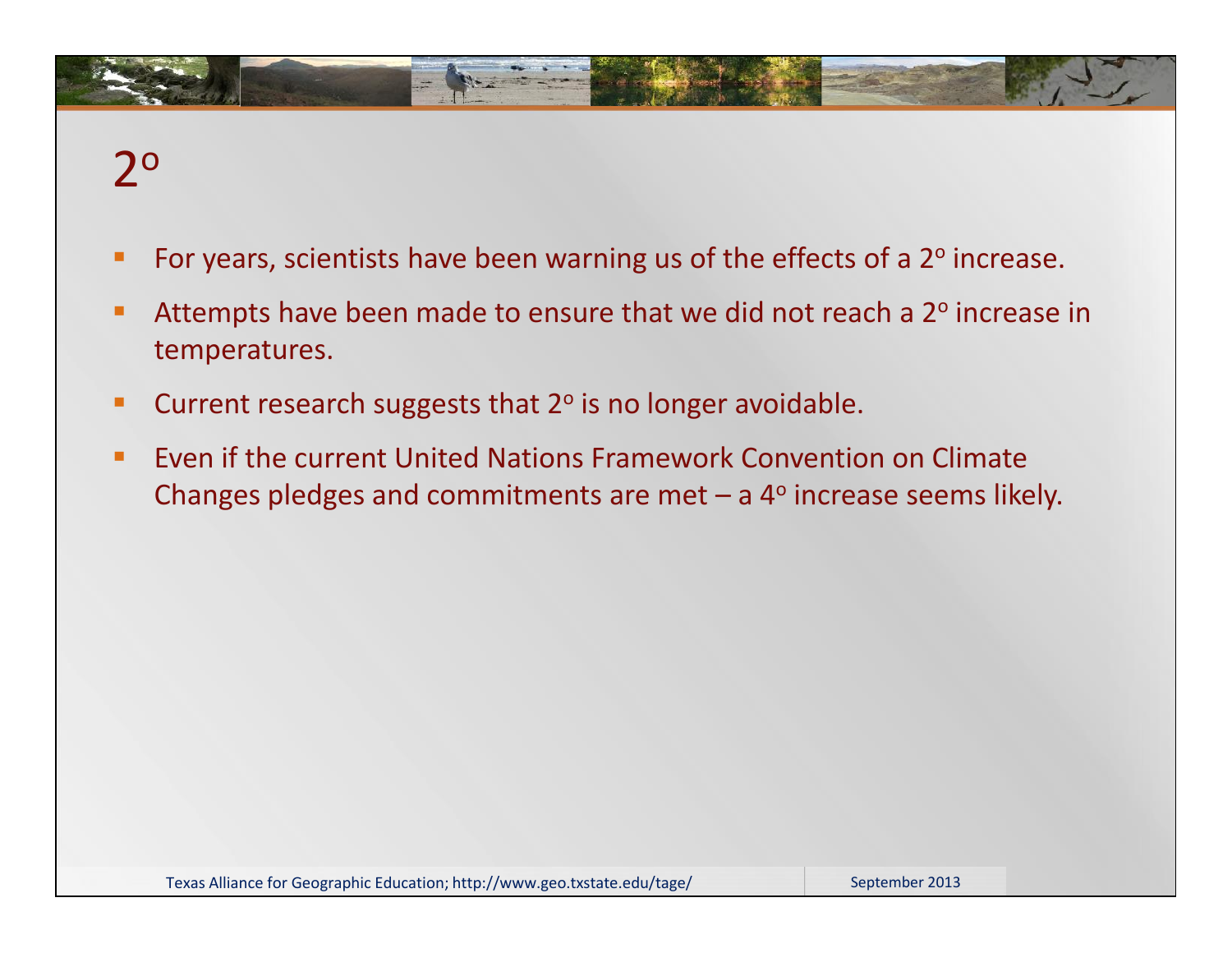# Effects of a 4<sup>o</sup> increase - Global Temperatures

- Warming would not be evenly distributed.
	- **most would be over land**
	- it would range from  $4^{\circ}$  to  $10^{\circ}$
	- increases of 6°C could be expected across Mediterranean, North Africa, the Middle East and the US
- Increase in extreme temperatures ac
	- **tropical areas would experience extreme temperatures**
	- cool months would be warmer than the warmest months previously experienced
	- **Increasing temperatures would increase heat-related deaths,**
	- **forest fires and loss of crops.**

Texas Alliance for Geographic Education; http://www.geo.txstate.edu/tage/ September 2013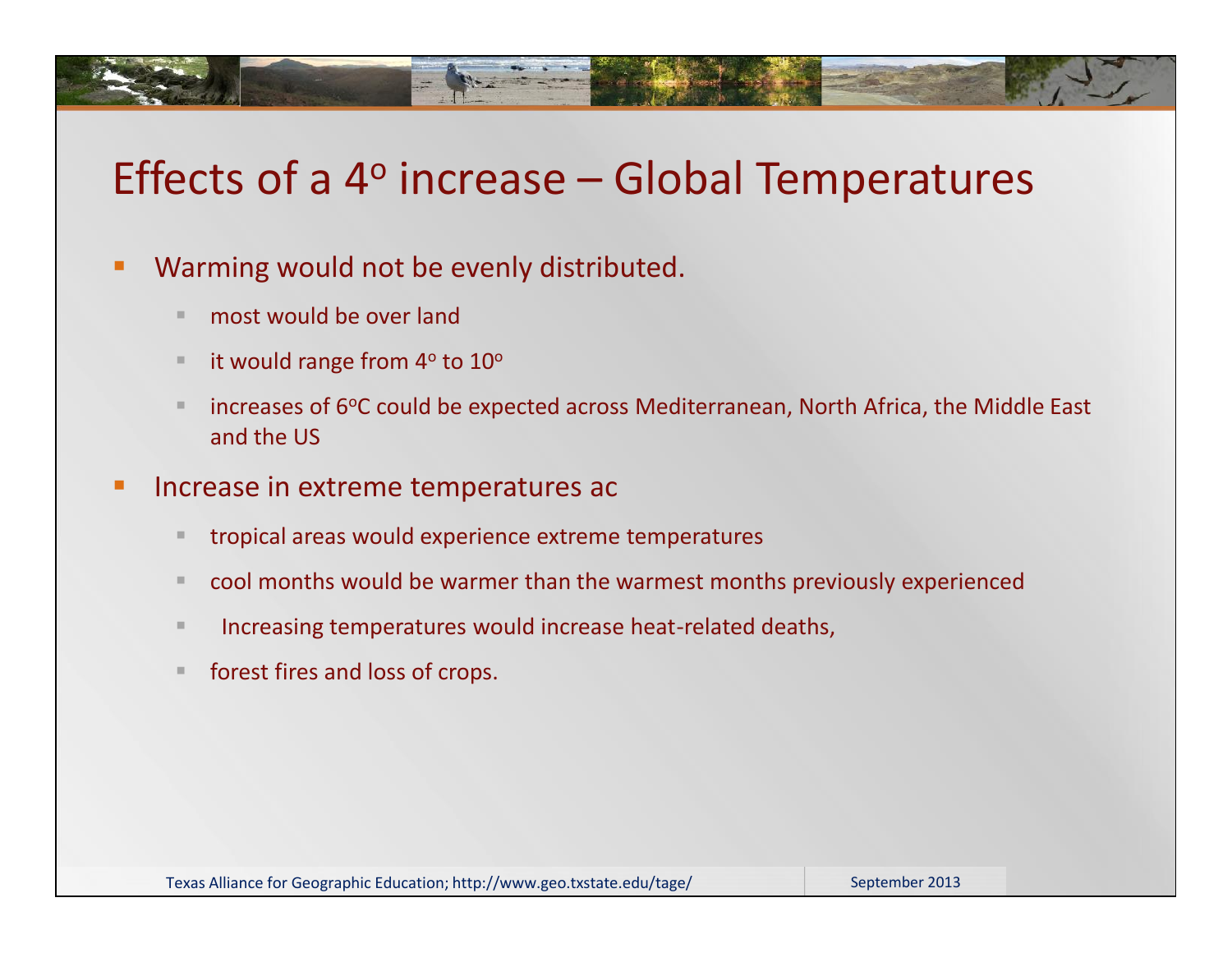# Increase in CO2 would also acidify the Ocean

- **150% increase in ocean acidity with 4° increase**
- **Could cause wide spread extinction of coral reefs**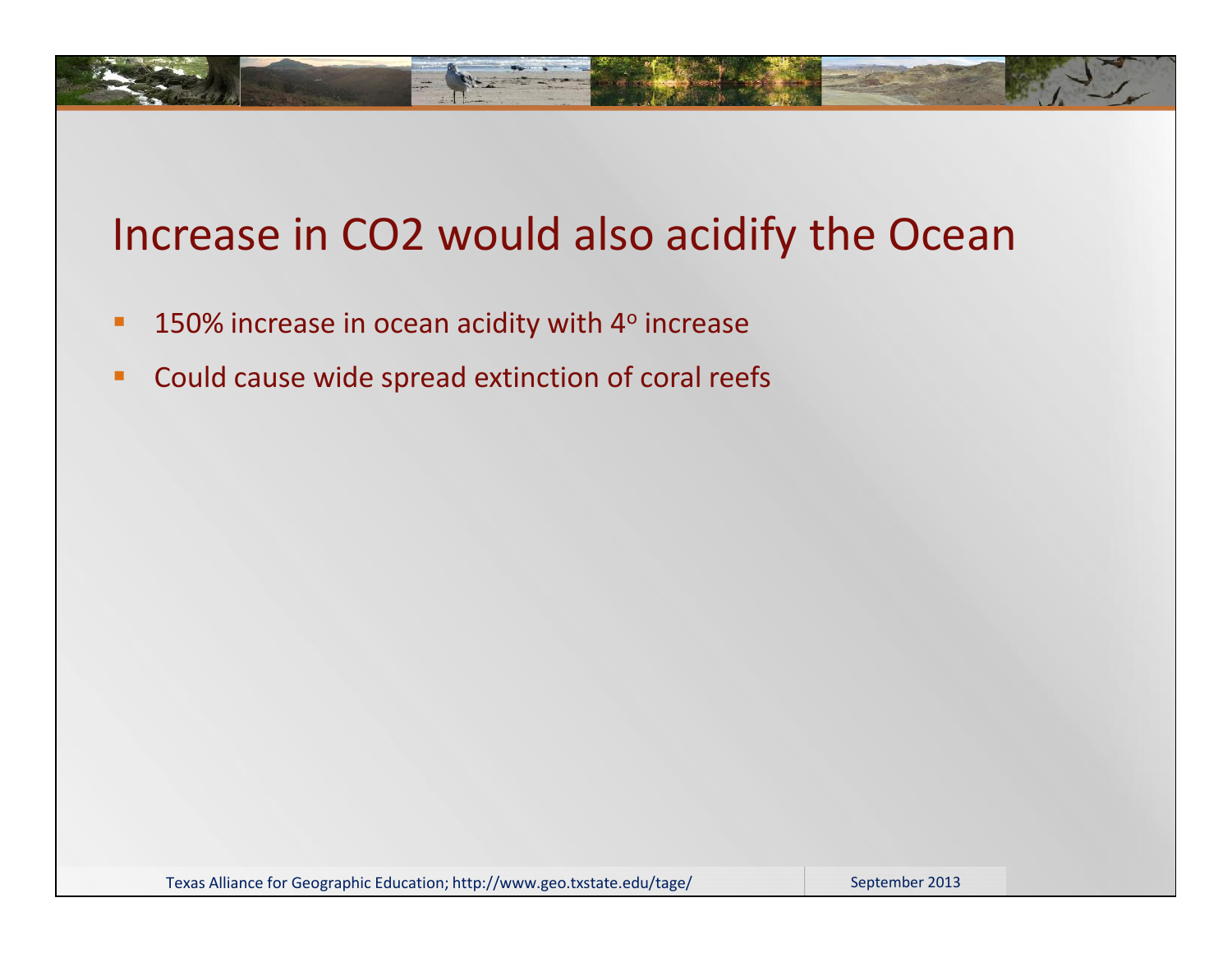# Rising Sea Levels

- A 2° change would result in sea level changes of about 2 meters.
- A 4<sup>o</sup> change could cause up to a 4 meter change by 2300
	- A .5 to 1 meter change would be expected by 2100
	- Sea levels will be higher in tropics, lower in polar
	- **regions.**

Texas Alliance for Geographic Education; http://www.geo.txstate.edu/tage/ September 2013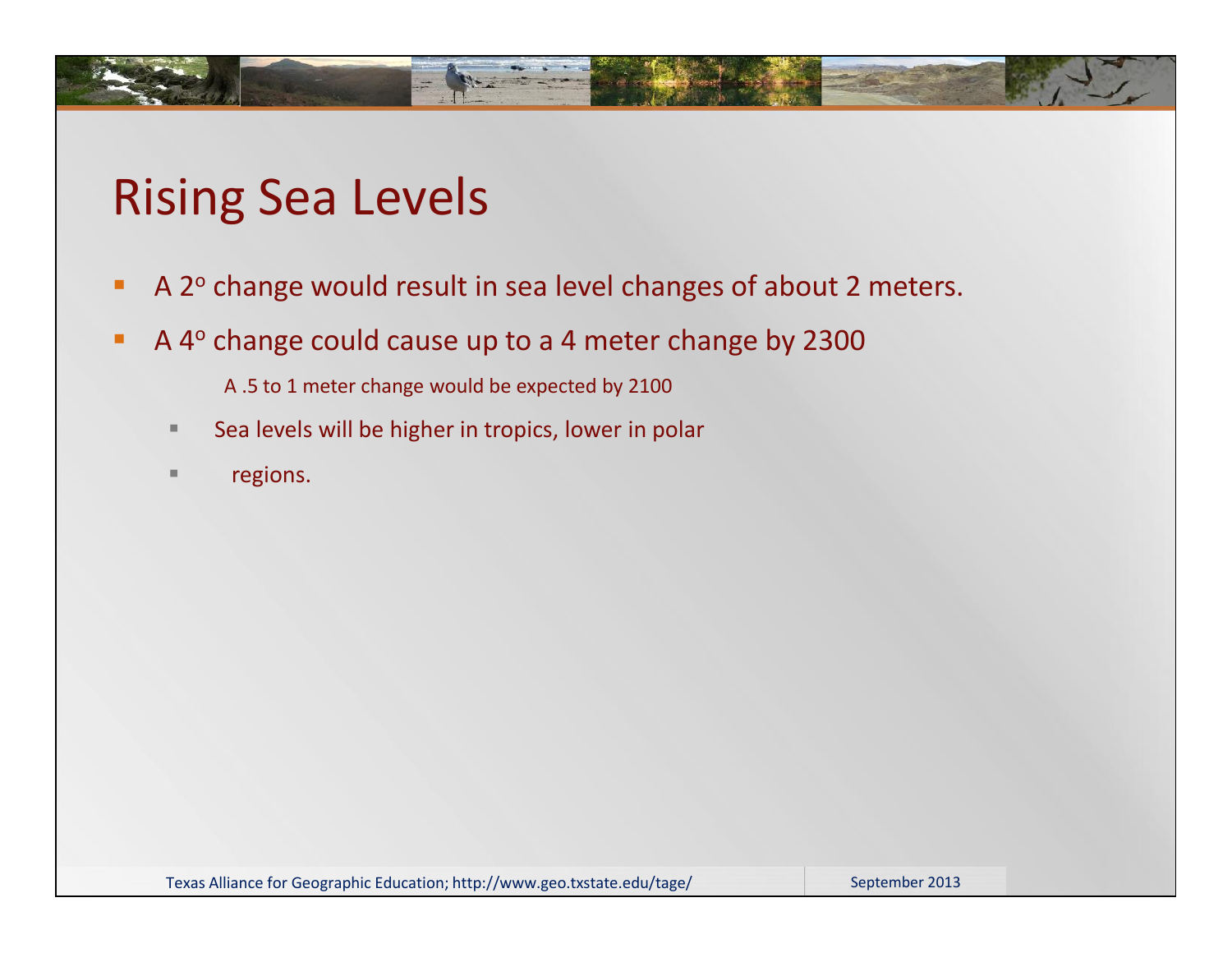# Distribution of Water will be affected

- Europe, Africa, North and South America and southern Australia will be drier.
- **Northern North America, northern Europe, Siberia and monsoon regions** will be wetter.
- Rivers in monsoon areas will be particularly affected will affect availability of water
- Danube, Mississippi, Amazon, and Murray Darling river basin runoff will decrease by 20 to 40%
- **Nile and Ganges will increase by 20%**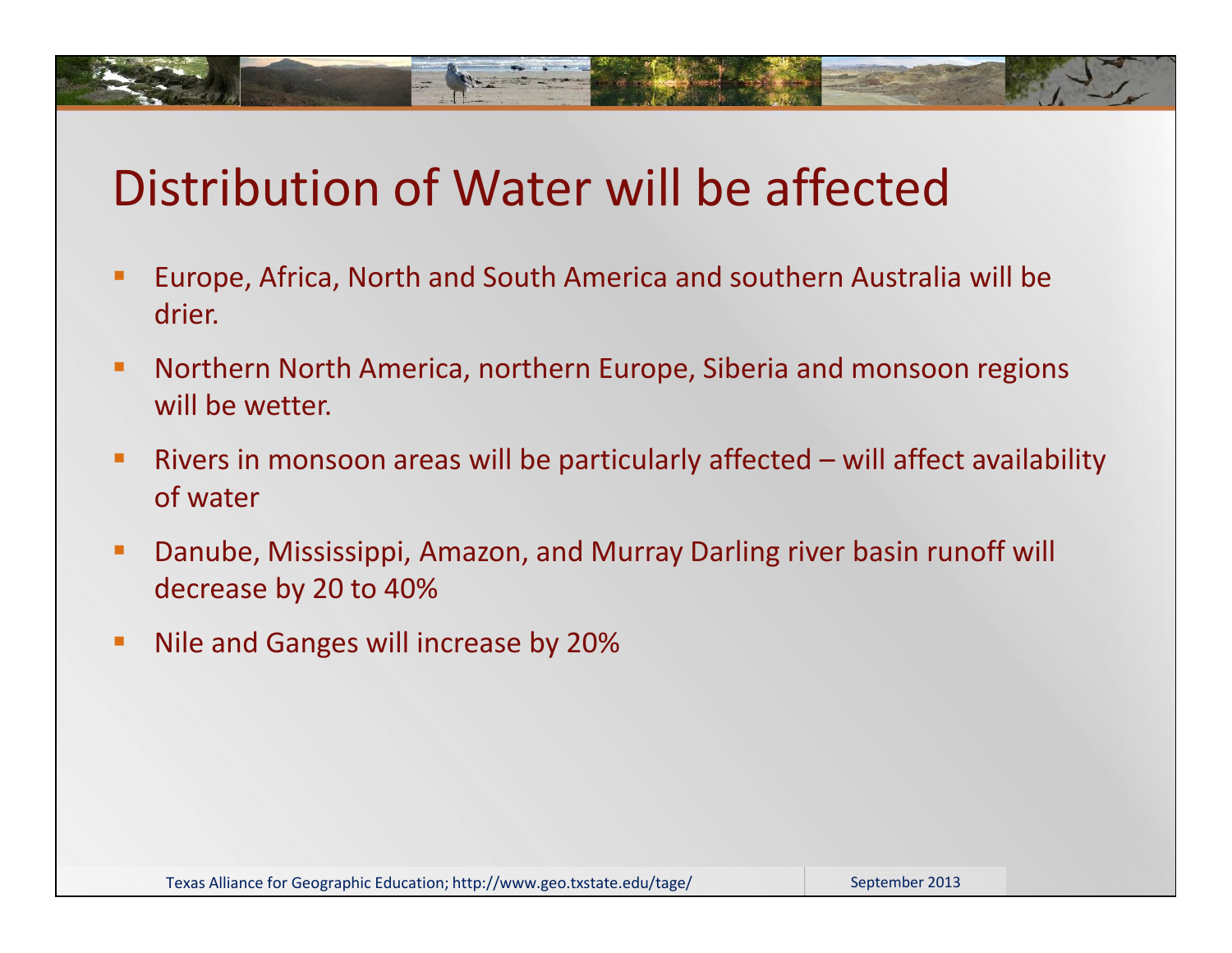# Food security, Health and population growth

- Water availability, flooding, and drought will affect food production
- **Population growth will increase food demand**
- **Fiooding, drought, food scarcity, and increasing temperatures will increase** spread of diseases
	- **Diseases which are affected by precipitation and humidity will be particularly affected, such as** vector borne diseases – malaria, dengue fever, Lyme disease

This project is funded in part by a grant from the National Geographic Society Education Foundation. **September 2013**